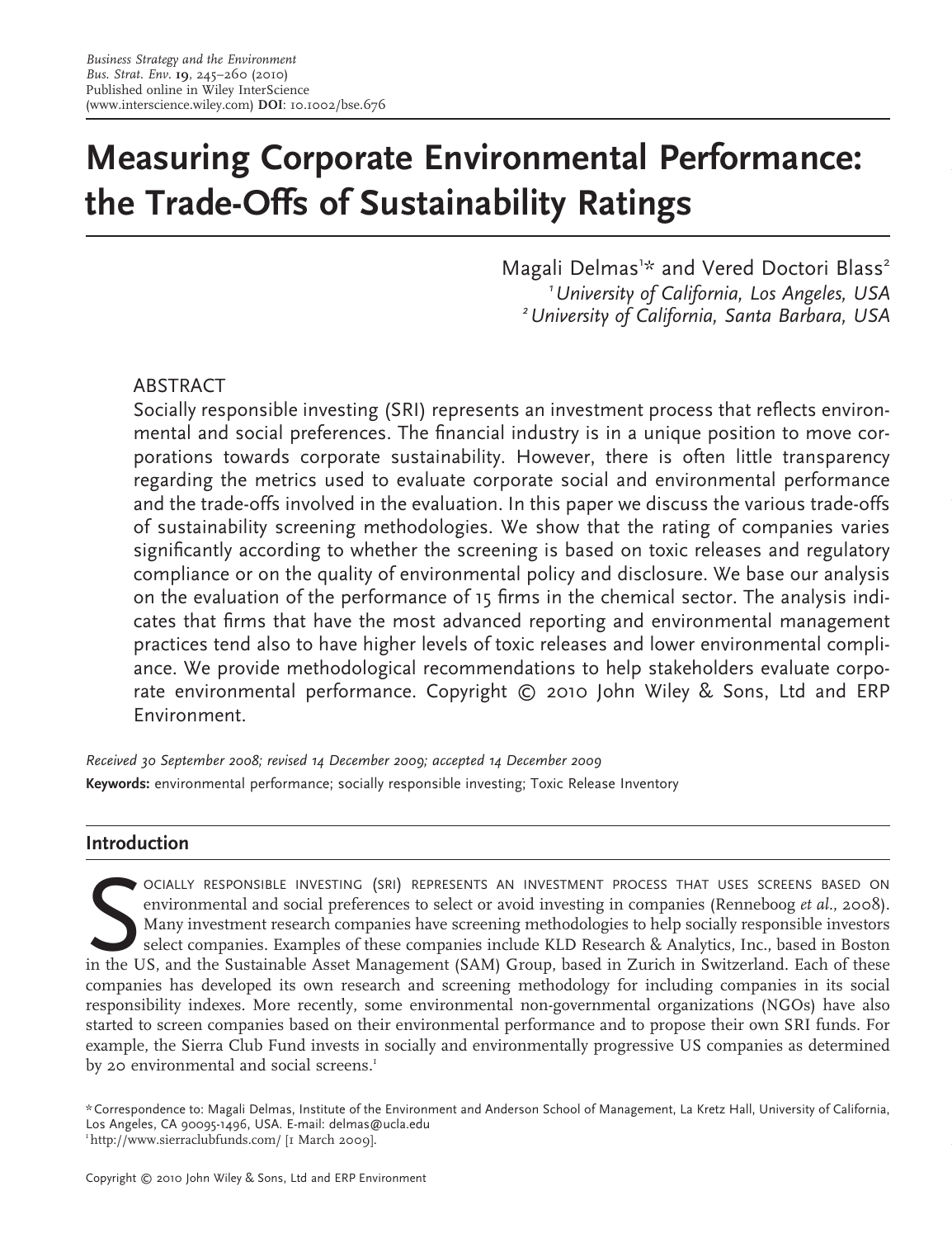The financial sector is in a unique position to move corporations towards corporate sustainability (Levine and Chatterji, 2006; O'Rourke, 2003). This is because socially responsible firms included in these screens might be in a better position to attract capital. It is estimated that almost 11 percent of the assets under professional management in the United States are invested with social responsibility in mind (Social Investment Forum, 2007).<sup>2</sup> This amounts to \$2.71 trillion in total assets under management using one or more of the three core socially responsible investing strategies: screening, shareholder advocacy and community investing. In the past two years, social investing has enjoyed healthy growth, having increased from \$2.29 trillion in 2005 (Social Investment Forum, 2007). As SRI indexes become more prevalent, firms might compete to be part of such indexes by improving their environmental and social performance.

At the core of socially responsible investing is a fundamental question: can good environmental performance be associated with good financial performance? While there is an important literature analyzing the link between environmental and financial performance, there is still uncertainty about the significance of the relationship (Dowell *et al.*, 2000; King and Lenox, 2001; Konar and Cohen, 2001; Margolis and Walsh, 2003; Orlitzky *et al.*, 2003; Russo and Fouts, 1997; Waddock and Graves, 1997). Some have argued that these mixed results might be partly due to the difficulty of measuring environmental performance and to important differences among screening methodologies (Griffin and Mahon, 1997).

Although a growing number of investors are using SRI screening, the methodologies used to evaluate and screen corporations are not yet standardized and are often kept confidential by the rating organizations. While financial performance indicators are well defined and very structured (for instance return on assets and return on investment), environmental performance indicators are quite heterogeneous. This creates a situation in which the results of the screening differ widely based on the methodology used (Levine and Chatterji, 2006; Chatterji and Levine, 2008; O'Rourke, 2003). Because of the use of different metrics, investors might have little confidence in basing investment decisions on SRI screens. Metrics that are not comparable could actually lead to outcomes that harm corporate social performance (Levine and Chatterji, 2006). Furthermore, corporate managers might be confused on how to prioritize their investments in environmental improvements in order to improve the reputation of their firm with investors.

Most importantly, there might be some trade-offs between the different metrics chosen. For example, some investors might decide to reward firms that are investing today in new environmental management practices but are still major polluters. Others might prefer to invest in companies that currently have a lower impact on the environment. A recognition of these trade-offs could help increase stakeholders' confidence in SRI.

In this paper, we focus on the environmental dimension of social responsibility and evaluate various criteria to compare firms' environmental performance and management practices. We present a case study based on the analysis of the environmental performance of 15 publicly traded companies in the chemical sector. This industry was chosen because of the salience of environmental concerns in the chemical industry (Christmann, 2000; Delmas and Montiel, 2008; Hoffman, 1999). Our results show how the rating of firms' environmental performance varies according to the indicators used; we also demonstrate the trade-offs associated with different approaches.

This paper is organized as follows. First, we describe the main metrics used to measure corporate environmental performance and the trade-offs involved in sustainability rating. Second, we evaluate the performance of 15 chemical firms, based on their toxic releases, regulatory compliance and disclosure of environmental performance, as a case study to illustrate our argumentation. Third, we provide recommendations to improve screening methodologies and overcome such trade-offs.

#### **Measuring Environmental Performance**

Corporate environmental performance indicators are usually divided into three main categories: (1) environmental impact (toxicity, emissions, energy use etc.); (2) regulatory compliance (non-compliance status, violation fees,

2 11 percent of the \$25.1 trillion in total assets under management tracked in *Nelson Information's Directory of Investment Managers* (Social Investment Forum, 2007).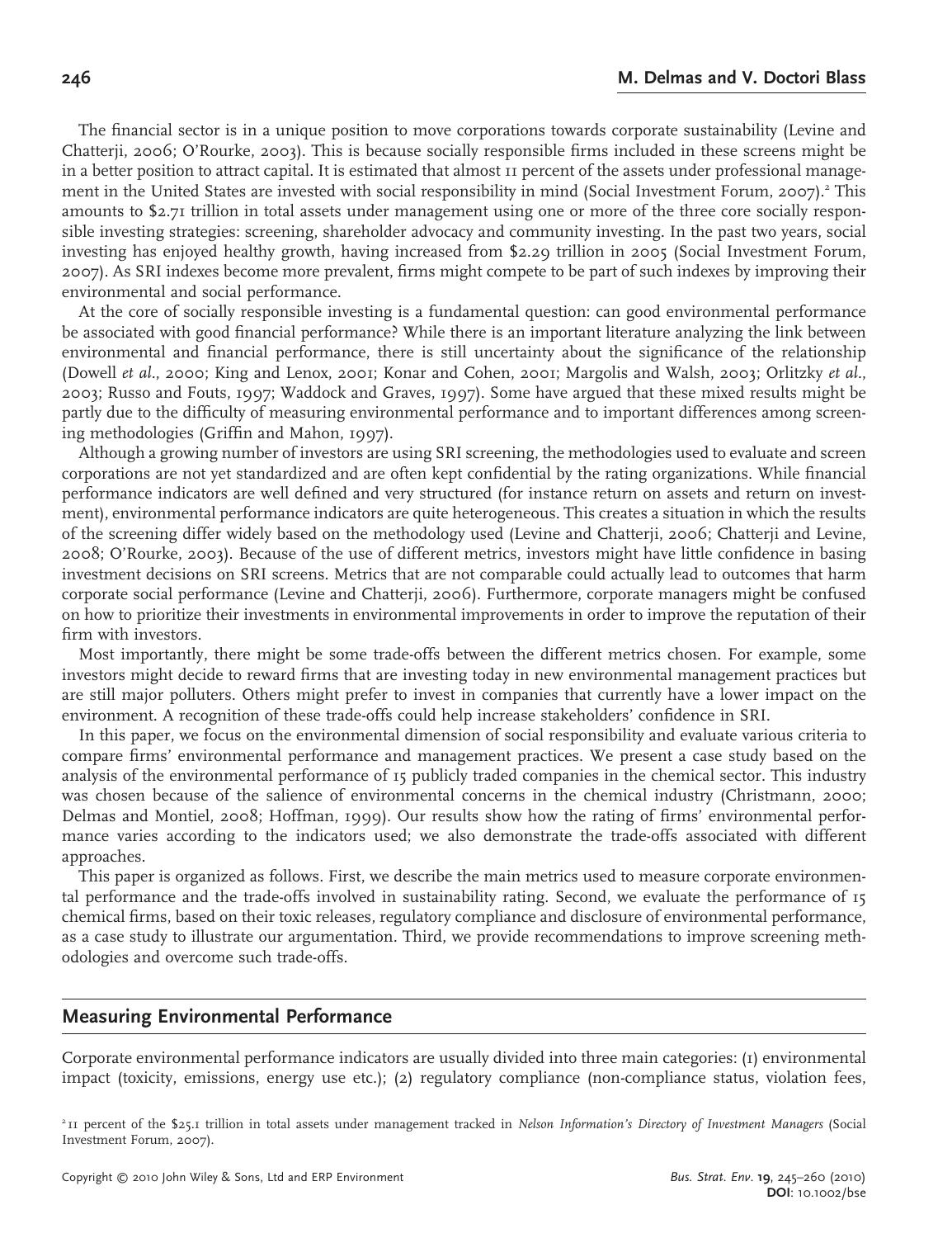number of audits etc.) and (3) organizational processes (environmental accounting, audits, reporting, environmental management system etc.) (Ilinitch et al., 1998; Lober, 1996; Wood, 1991). Screening and investment firms use different mixes of the above categories. For example, SAM focuses on eco-efficiency and environmental reporting along with industry-specific criteria.<sup>3</sup> KLD Research & Analytics, Inc. analyzes and selects firms based on *strengths* and *concerns* in the following categories: products and services (beneficial products and services, ozone-depleting chemicals, agricultural chemicals); operations and management (pollution prevention, recycling, management systems, hazardous waste, regulatory problems, substantial emissions) and climate change (clean energy, revenues from coal oil and derivative products) (Waddock and Graves, 1997).

Socially responsible investors might have different objectives. For some investors, evaluating corporate environmental performance is another way of evaluating financial performance. For example, Innovest, now part of the Riskmetrics group, specializes in analyzing 'companies' performance on environmental, social, and strategic governance issues, with a particular focus on their impact on competitiveness, profitability, and share price performance. By assessing differentials typically not identified by traditional securities analysis, Innovest's ratings uncover hidden risks and value potential for investors'.4 In this case, corporate environmental performance is a proxy for good management. For other investors, the objective is to screen risky investments by filtering out companies or entire sectors that are exposed to environmental risks. For example, the Sierra Club Mutual Fund screens out fossil fuel generation because of its impact on climate change.5 Because of these different objectives, the same firm might be rated very differently by different investors.

As we argue in this article, there are trade-offs associated with the choices of metrics and methodology used in SRI. We describe below the main trade-offs involved in measuring and evaluating corporate environmental performance.

### **Trade-Offs Between Positive and Negative Screenings**

Sustainable investors can use negative or positive screening methodologies. Negative screening, also called 'exclusionary screening', relates to the exclusion of companies that do not perform well on some indicators or do belong to sectors that might be perceived as having a relatively high impact on the environment. Positive screening seeks to identify companies that are the best performers on some indicators. For example SAM, through the Dow Jones Sustainability Index, screens companies that are the best in class in their sector on several criteria related to corporate social responsibility. Negative screenings have been initially favored because it is often easier to agree on what constitutes a problem than to agree on what constitutes excellence. Indeed, publicly traded corporations are often complex and diversified entities and there is always the possibility that a company that excels on many indicators also performs poorly on a few indicators that might not be apparent at first. In other words, there is always room for criticism. However, negative screening does not identify best-in-class companies that might also perform well financially. The trade-off is therefore between focusing on penalizing corporations based on poor performance and rewarding corporations based on good performance.

#### **Trade-Offs Between Environmental and Corporate Performance Criteria**

How to compare progress on one environmental performance criterion with poor records on another criterion is an important challenge. For example, should investors value progress on greenhouse gas emissions to the detriment of toxic releases? The management of some environmental problems might have more direct impact on the firm's bottom line than others. For example, investors might rate more positively firms that manage their greenhouse gas (GHG) emissions well, because of the potential for regulations in that area that will directly impact firms' operations. Furthermore, energy efficiency measures might not only reduce GHGs and the exposure of the firm to GHG regulations but also relate directly to the firm's efficiency by reducing costs (Klassen and McLaughlin, 1996; Porter and van der Linde, 1995; Reinhardt, 1999). However, in some cases the main impact of such a

<sup>3</sup> http://www.sam-group.com/htmle/research/methodology/steps/analysis.cfm [26 October 2009].

<sup>4</sup> http://www.innovestgroup.com/ [1 September 2008].

<sup>5</sup> http://www.businesswire.com/portal/site/google/?ndmViewId=news\_view&newsId=20060418005927&newsLang=en [1 March 2009].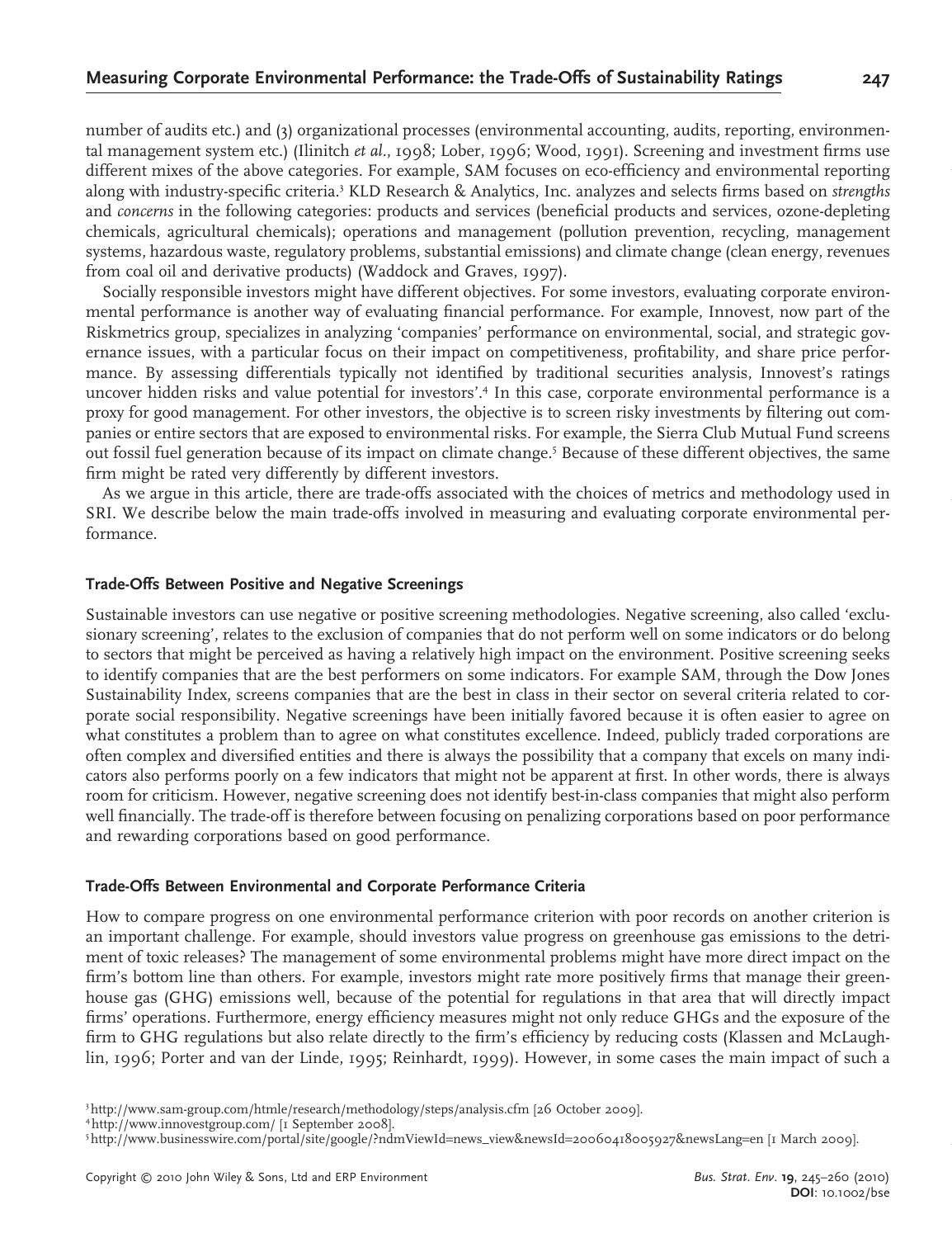firm might be on biodiversity, water consumption or waste generated. The trade-off in this case is to favor environmental issues that might have a more direct and immediate impact on firms' operations and performance over those that might be less directly related to a firm's operations but could potentially have a bigger environmental impact.

### **Trade-Offs Between Past, Current and Future Performance**

While most sustainability ratings strive to assess corporate environmental performance, some might choose to focus on past or current measured performance while others put the emphasis on the potential to improve future performance based on current management practices. For example, SAM claims that its rating methodology is performance oriented: 'While recognizing that approaches to managing certain sustainability issues and challenges vary depending on the maturity of the issue, SAM Research constantly aims to evaluate and identify performance rather than the mere existence of policies and systems designed to address particular sustainability issues – real commitment is demonstrated by performance'.6 However, information about actual environmental performance is often difficult to obtain, and often indicators of organizational practices or policies are used as proxies for output measures. Indicators of organizational practice measures have also the advantage of representing the potential for improvement. They indicate the efforts of a company attempting to mitigate its environmental impacts. They might therefore be used by some socially responsible investors as a way to predict future corporate environmental performance. The trade-off here is to focus on management and reporting practices as a proxy for future performance at the expense of looking at current performance.

#### **Trade-Offs Between What Can Be Measured and What Should Be Measured**

Measuring environmental performance faces an important challenge: there is scant data available to compare firms. Because the Toxic Release Inventory (TRI) published by the US Environmental Protection Agency (EPA) is one of few publicly available sources of comparable data on environmental performance in the US, it has been used as the main impact measurement indicator in academic studies (Chatterji *et al.*, 2009; Ilinitch *et al.*, 1998; Gerde and Logsdon, 2001; King and Lenox, 2001; Terlaak and King, 2006). Because of this lack of publicly available data, socially responsible investors have been complementing TRI information with an analysis of corporations' environmental reports or have been asking corporations directly about their environmental management practices and performance through survey questionnaires. However, information provided in environmental reports is rarely comparable across firms. Furthermore, firms might be unwilling to respond to survey questionnaires, because of survey fatigue or because they are reluctant to reveal information regarding their environmental emissions (Levine and Chatterji, 2006). There is always the risk that the choice of indicators might be dictated by the availability of the data and/or that differences in ratings might be attributable to measurement errors (Chatterji and Levine, 2008). The trade-off is between the ability to compare a higher number of firms with publicly available databases that might not always be the most relevant, and using more detailed and important data that is possible to obtain for only a smaller subset of these firms. Furthermore, there is an apparent trade-off in the resources one might invest in order to collect additional data, and the contribution of such data to the overall ranking.

In conclusion, environmentally conscious investors might have multiple motives and face multiple trade-offs when choosing environmental metrics to evaluate corporate environmental performance. We describe below the main trade-offs involved in rating corporate environmental performance using the case of 15 chemical companies.

### **Case Study**

In order to open the 'black box' of sustainability ratings, we present a case study based on the detailed analysis of the environmental performance of 15 firms in the chemical sector. Firms were chosen based on the following

6 http://www.sam-group.com/htmle/research/philosophy.cfm [17 September 2008].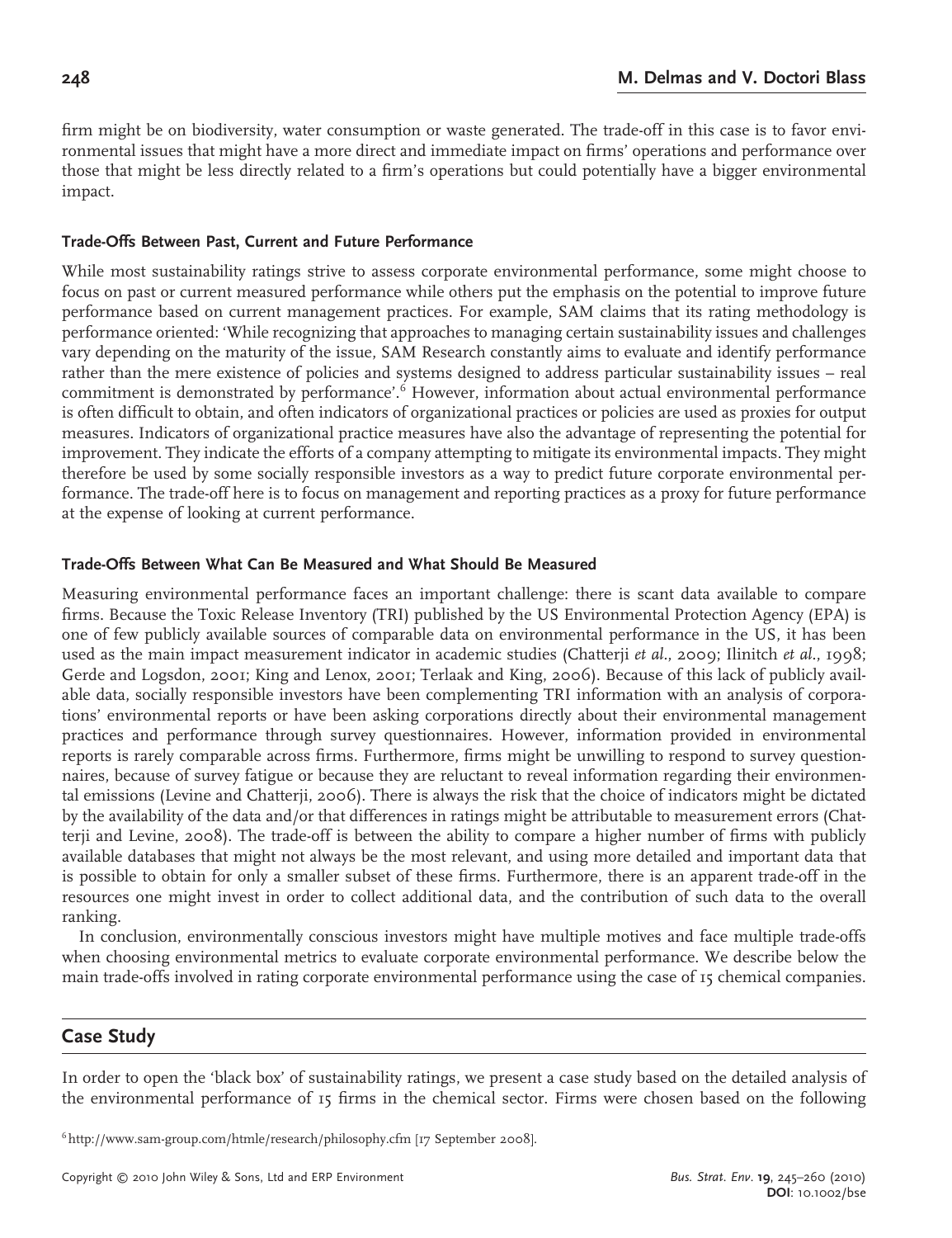| Measuring Corporate Environmental Performance: the Trade-Offs of Sustainability Ratings |  |  |  | 249 |
|-----------------------------------------------------------------------------------------|--|--|--|-----|
|-----------------------------------------------------------------------------------------|--|--|--|-----|

| Firm                                       | Headquarter<br>location | $US$ sales <sup>a</sup><br>(millions) | Total sales<br>(millions) | SIC code<br>3 digits | SIC code description                                                       |
|--------------------------------------------|-------------------------|---------------------------------------|---------------------------|----------------------|----------------------------------------------------------------------------|
| Avon Products, Inc.                        | New York, NY            | 2 141                                 | 8 150                     | 284                  | Soap cleaner and                                                           |
| Clorox Company                             | Oakland, CA             | 3800                                  | 4 3 8 8                   | 284                  | toilet goods sector                                                        |
| Colgate-Palmolive<br>Company               | New York, NY            | 2 507                                 | 11 3 9 7                  | 284                  |                                                                            |
| Dial                                       | Germany (Henkel)        | N/A                                   | N/A                       |                      |                                                                            |
| Dow Chemical Company                       | Midland, MI             | 17 597                                | 46 307                    | 282                  | Plastics materials,                                                        |
| DuPont Company                             | Wilmington, DE          | 11 129                                | 27 516                    | 282                  | synthetic resins,                                                          |
| Eastman Chemical<br>Company                | Kingsport, TN           | 4 098                                 | 7 0 5 9                   | 282                  | and synthetic<br>rubber sector                                             |
| Ecolab Inc.                                | Saint Paul, MN          | 2 3 2 7                               | 4 5 3 5                   | 284                  | Soap cleaner and<br>toilet goods sector                                    |
| International Flavors &<br>Fragrances Inc. | New York, NY            | 572                                   | 1993                      | 286                  | Industrial organic<br>chemicals                                            |
| Johnson & Johnson                          | New Brunswick, NJ       | 28 400                                | 50 434                    | 283                  | Pharmaceutical                                                             |
| Lilly (Eli) and Company                    | Indianapolis, IN        | 7800                                  | 14 645                    | 283                  | preparations                                                               |
| Merck & Co., Inc.                          | Whitehouse Station, NJ  | 12 767                                | 22 012                    | 283                  |                                                                            |
| Pfizer, Inc.                               | New York, NY            | 26 664                                | 51 298                    | 283                  |                                                                            |
| Procter & Gamble<br>Company                | Cincinnati, OH          | 27 236                                | 56 741                    | 284                  | Soap cleaner and<br>toilet goods sector                                    |
| Rohm and Haas<br>Company                   | Philadelphia, PA        | 4 2 1 6                               | 7994                      | 282                  | Plastics materials,<br>synthetic resins,<br>and synthetic<br>rubber sector |

**Table 1.** Description of firms included in the analysis (2005)

a Sales in the US or in North America.

criteria: (1) they belonged to the Standard Industrial Classification code (SIC)  $28$  for chemical and allied products; (2) they had at least one facility reporting to the TRI in 2002; (3) they were publicly traded (and therefore have financial information publicly available) and  $(4)$  they were included in the KLD database (so we could compare our results with others). The cross-sectional analysis is conducted for the year 2005 and the trend analysis is from 2000 to 2005. We acknowledge that, although all these firms are from the same industrial sector, based on the two-digit SIC code, there are still substantial differences between the companies. As can be seen in Table 1, the firms analyzed in our study belong to the following main subsectors: cosmetics, pharmaceuticals, cleaning, organic chemicals and plastics. However, because our purpose is to demonstrate the trade-offs associated with sustainability rating, we needed to include companies with different attributes.

### **Description of Indicators**

We focus on indicators that provide insights on the three main dimensions of environmental performance mentioned above: toxic releases, compliance with environmental regulations and beyond-compliance management practices. We use corporate sales in order to control for variation in size or output.7

### The Toxic Release Inventory

The US EPA TRI publishes annual data on releases and transfers of toxic chemicals from US industrial facilities. This is a complex database that provides data on approximately 650 toxic chemicals (US EPA, Office of Pollution

7 We use US or North American sales for 2005 since the environmental performance data is US based. Due to data availability, we use total sales for the period 2000–2005. The correlation between US and total sales in 2005 is high: 0.975(\*\*).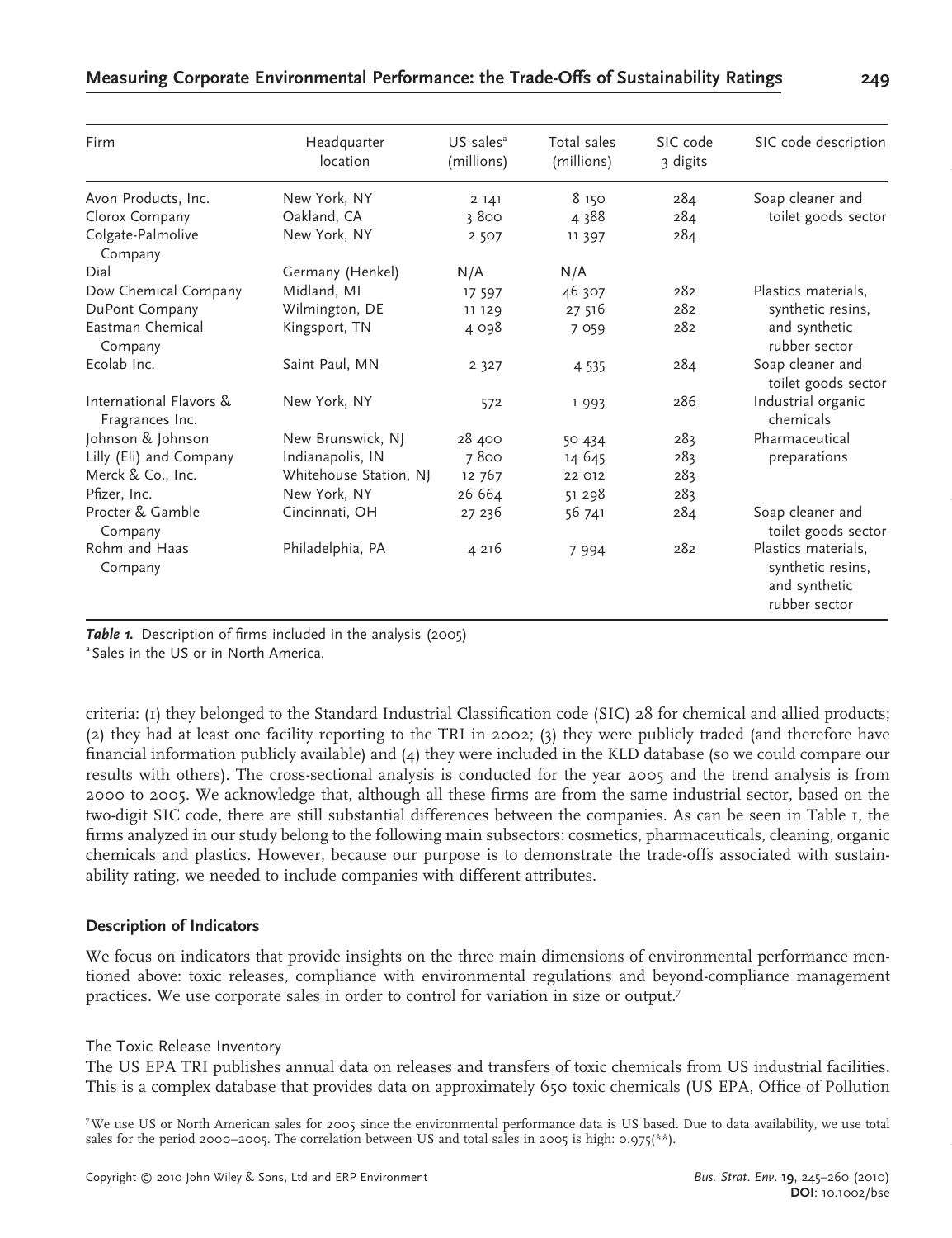Prevention and Toxics). In this analysis, for the sake of simplicity, we compare firms based on their total pounds of toxic releases, which has been the indicator most used by scholars and screening organizations (Chatterji *et al.*, 2009; Gerde and Logsdon, 2001; Ilinitch *et al.*, 1998; King *et al.*, 2005).

## Risk Screening Environmental Indicators (RSEIs)

One of the limitations of using total pounds from the TRI is that this measure does not provide information about the toxicity of the chemical and its potential impact on the population (Toffel and Marshall, 2004). Firms could emit small amounts of chemicals that are very toxic and be ranked better than firms with higher amounts of lesstoxic chemicals. The RSEI software, developed by the US EPA and based on TRI data, computes the health risks associated with toxic releases (*RSEI Manual*, US EPA, 2004).8

## Regulatory Compliance

The Enforcement and Compliance History Online (ECHO) database focuses on facility compliance with US environmental regulations.9 We used the following information regarding regulatory compliance: quarters in noncompliance, informal enforcement actions and formal enforcement actions.

## Reporting and Transparency

Reporting and transparency are often used by socially responsible investors as an input measure to complement environmental performance data. For example, KLD considers environmental communication as a *strength* and defines it as 'publishing substantive report, and having effective communication system to promote environmental best practices' (KLD website). SAM has a general environmental reporting section in its questionnaire explaining that industry experts review corporate environmental reports, but does not provide specific indicators to the public.<sup>10</sup>

In our analysis, we chose to use reporting and transparency indicators based on information available on the firm's website and environmental/social responsibility reports. The methodology used follows the analysis of the content of corporate annual reports and websites developed by Brammer and Pavelin (2006)<sup>11</sup>, and consists of the aggregation of the following seven indicators to represent the quality of companies' corporate environmental disclosure (Belkaoui and Karpik; 1989; Brammer and Pavelin, 2006) (see Appendix B).

- 1. Does the firm publish an environmental or sustainability report?
- 2. If yes, is it according to the Global Reporting Initiative guidelines?<sup>12</sup>
- 3. Has the CEO/president signed the environmental policy?
- 4. Transparency and ease of obtaining information measured using the number of clicks from home page needed in order to read the environmental information or policy.
- 5. Does the firm have specific and clear goals and improvement targets?
- 6. Does the firm report actual performance numbers or just relative numbers?
- 7. Are the firm's reported numbers verified by a third party?

In addition, we use the environmental reporting score measurement of the Pacific Social Index developed by the Roberts Environmental Center (REC) at Claremont McKenna College.13 The REC combines qualitative and

<sup>&</sup>lt;sup>8</sup> RSEI considers the following information: the amount of chemical released, the location of this release, the toxicity of the chemical, its fate and transport through the environment, the route and extent of human exposure and the number of people affected (US EPA, 2004).

<sup>&</sup>lt;sup>9</sup> Information provided in ECHO relates to facilities regulated under the Clean Air Act stationary sources, Clean Water Act permitted dischargers (under the National Pollutant Discharge Elimination System) and Resource Conservation and Recovery Act hazardous waste sites (ECHO website).

<sup>10</sup> SAM Research Corporate Sustainability Assessment Questionnaire. 2007. Mixed. http://www.sam-group.com [7 May 2007].

<sup>11</sup> The criteria used by Brammer and Pavelin (2006) include the disclosure of an environmental policy, the existence of board-level responsibility for environmental matters, the description of environmental initiatives, reporting on environmental improvements, the setting of environmental targets and the presence of an environmental audit or assessment. These criteria have been identified as indicators of best practices by the Global Reporting Initiative and the International Organization for Standardization.

<sup>&</sup>lt;sup>12</sup> Global Reporting Initiative website. http://www.globalreporting.org/Home [1 May 2007].

<sup>&</sup>lt;sup>13</sup> http://www.roberts.cmc.edu/PSI/whatthescoresmean.asp [1 March 2009].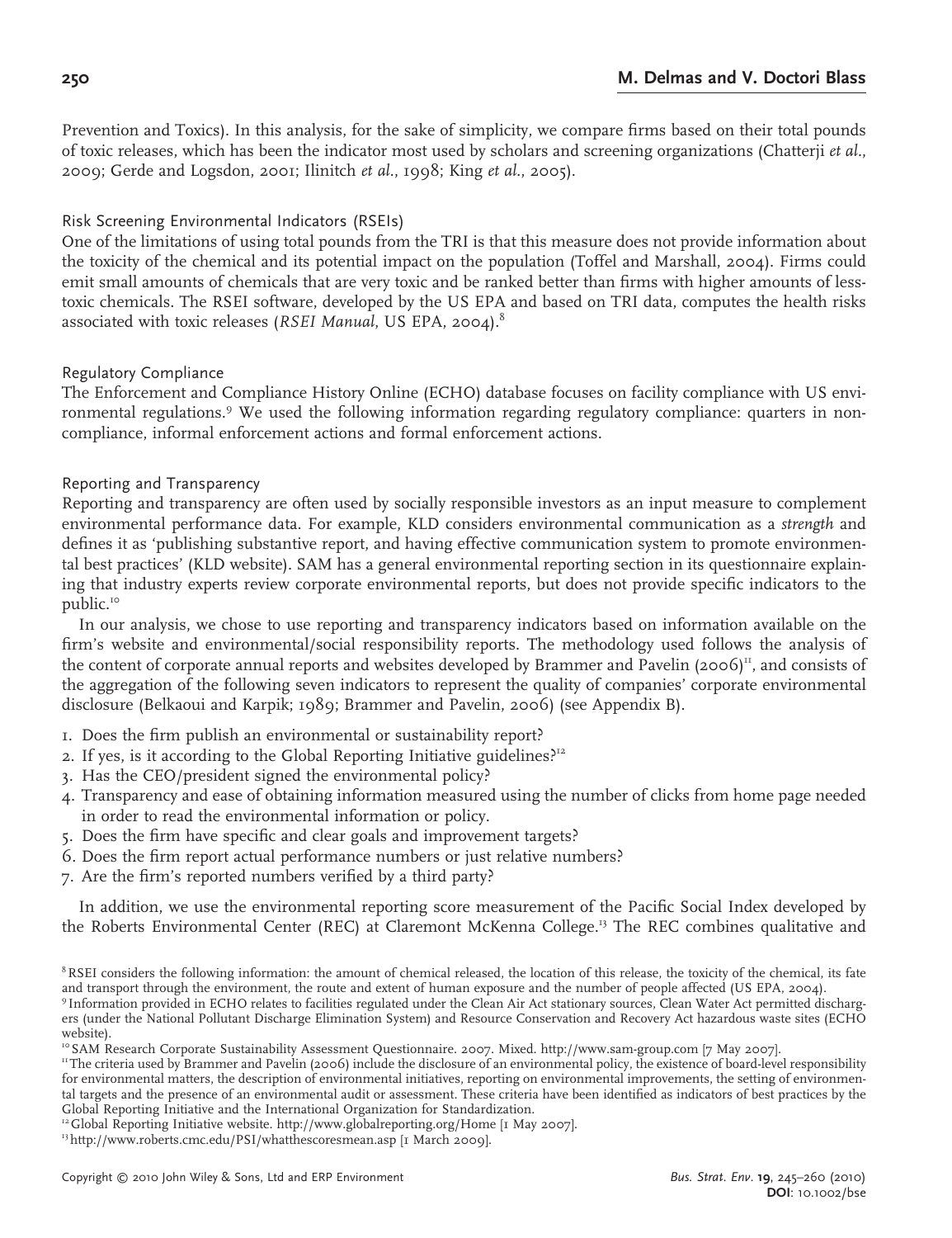quantitative measurements to examine the quality of environmental reporting using measures similar to the ones we used in our analysis. These include the description of environmental issues and initiatives to address these issues, the existence of measurement metrics, explicit numerical goals and recognition from third parties.14 The score is based on the percentage of issues that were covered and how well they were covered. We find that our disclosure scores are highly and significantly correlated with the REC reporting scores ( $\circ$ .76); this correlation provides assurance that our methodology is consistent with other disclosure measurements.<sup>15</sup>

#### **Comparison of Toxic Releases, Compliance and Environmental Reporting**

The rankings based on the four different indicators (TRI, RSEI, ECHO and reporting) are presented in Table 2. For each indicator, companies are ranked from  $I$  to 15. Consistent with most screening methodologies that classify companies in three or more categories, we group the companies into best, middle and worst performers, and illustrate these using different shades of gray.<sup>16</sup> White represents the best performance (rank  $I-5$ ), light gray represents the mid performance (rank  $6-10$ ) and dark gray represents the worst performance (rank  $11-15$ ).

When comparing the ranking of the companies using the different indicators, we observe some drastic differences. Five companies (Avon, Clorox, Dow, DuPont and Merck & Co.) had dissimilar rankings according to the

| Firm                                       | Rank based on<br>TRI total release/<br>sales (lb/\$) | Rank based<br>on RSEI risk<br>score/sales | ECHO (average<br>non-compliance<br>quarters/facility) | Reporting<br>(7 criteria) | <b>REC</b><br>ER <sup>2</sup> | KLD total<br>strengths | KLD total<br>concerns |
|--------------------------------------------|------------------------------------------------------|-------------------------------------------|-------------------------------------------------------|---------------------------|-------------------------------|------------------------|-----------------------|
| Avon Products, Inc.                        | ı                                                    | ı.                                        | 6                                                     | 12                        | N/A                           | 8                      | ı.                    |
| Clorox Company                             | 3                                                    | $\overline{7}$                            | $\overline{2}$                                        | 14                        | 12                            | 8                      |                       |
| Colgate-Palmolive<br>Company               | $\overline{2}$                                       | 6                                         | 5                                                     | $\overline{7}$            | 5                             | 8                      |                       |
| Dial Corporation                           | N/A                                                  | N/A                                       | $\mathbf{1}$                                          | $\overline{7}$            | 14                            | N/A                    | N/A                   |
| Dow Chemical<br>Company                    | 13                                                   | 12                                        | 15                                                    | $\overline{2}$            | 3                             | ı                      | 14                    |
| DuPont Company                             | 14                                                   | 14                                        | 14                                                    | $\mathbf{1}$              | I.                            | $\overline{2}$         | 13                    |
| Eastman Chemical<br>Company                | 11                                                   | 13                                        | 12                                                    | 12                        | 9                             | 8                      | 7                     |
| Ecolab Inc.                                | 4                                                    | 5                                         | $\overline{7}$                                        | $\overline{3}$            | 11                            | $\overline{2}$         | $\mathbf{I}$          |
| International Flavors<br>& Fragrances Inc. | 9                                                    | 4                                         | 3                                                     | 14                        | 13                            | 8                      | ı                     |
| Johnson & Johnson                          | 5                                                    | $\overline{2}$                            | 9                                                     | 3                         | 8                             | $\overline{2}$         | 6                     |
| Lilly (Eli) and<br>Company                 | 7                                                    | 8                                         | 11                                                    | 3                         | 4                             | 8                      | 7                     |
| Merck & Co., Inc.                          | 8                                                    | 3                                         | 13                                                    | 3                         | $\overline{7}$                | 8                      | 12                    |
| Pfizer, Inc.                               | 12                                                   | 9                                         | 10                                                    | 7                         | 6                             | $\overline{2}$         | 11                    |
| Procter & Gamble<br>Company                | 6                                                    | 10                                        | 4                                                     | $\overline{7}$            | $\overline{2}$                | $\overline{7}$         | $\overline{7}$        |
| Rohm and Haas<br>Company                   | 10                                                   | 11                                        | 8                                                     | $\overline{7}$            | 10                            | 6                      | 7                     |

Table 2. Rankings - comparison<sup>1</sup>

 $R$ ank = 1 represents the best performer; rank = 15 represents the worst performer.

<sup>2</sup> Roberts Environmental Center (REC) environmental reporting scores (ER).

<sup>14</sup>Our seven-criterion ranking is based on additional criteria such as level of management involvement and the use of GRI guidelines.

<sup>15</sup>The results of the different evaluations of the environmental impacts and disclosure are reported in Appendices A and C.

<sup>16</sup> See for example Innovest Strategic Value Advisors http://www.csrwire.com/News/8820.html [1 March 2009].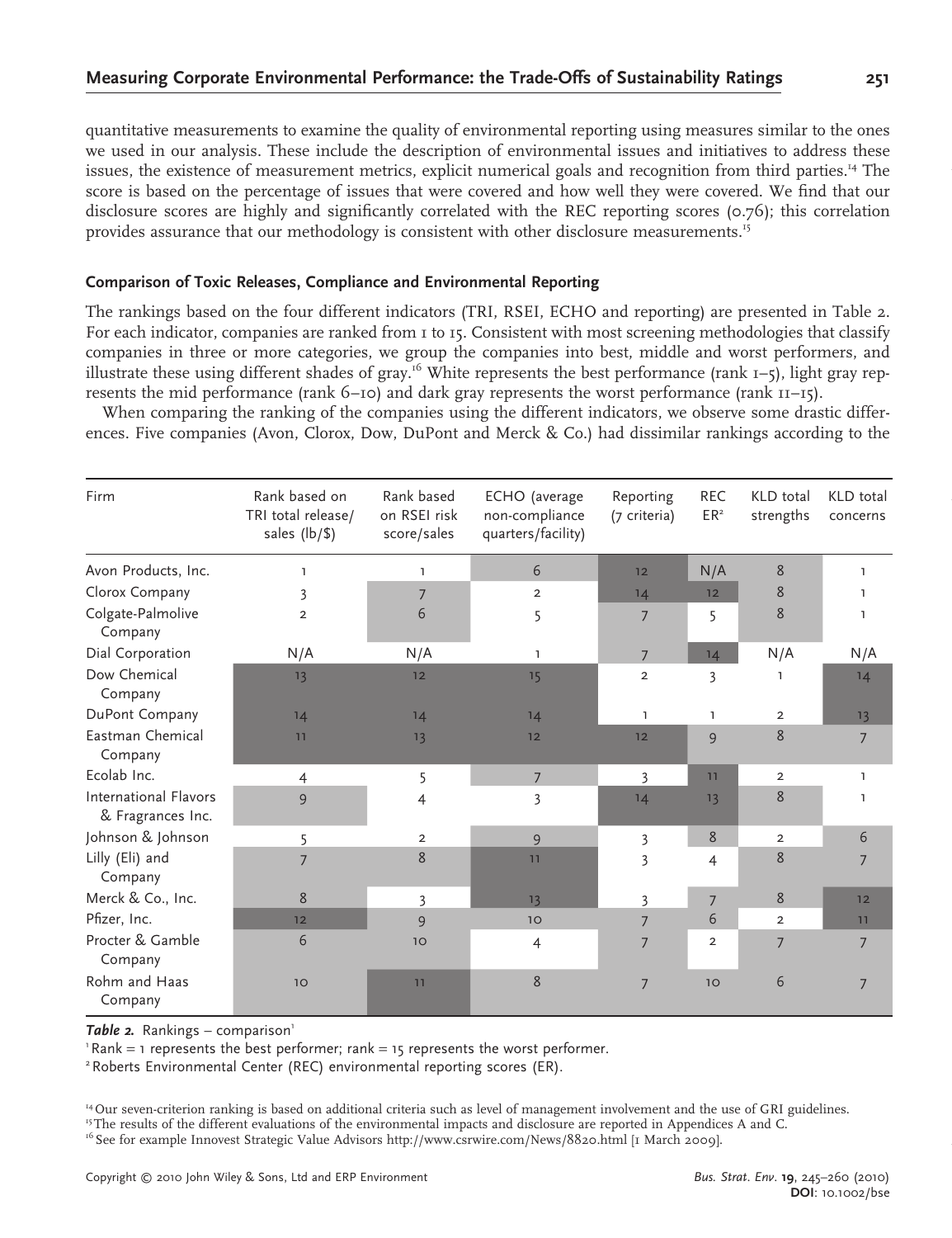metrics chosen. Overall, 14 firms moved from one category (i.e. best, mid or worst performance) to another at least once. For example, Clorox ranked second for compliance but 14th for reporting. Even within the indicators representing toxic releases there were important differences. Six firms that were ranked in one category based on their TRI score were ranked in another category based on their RSEI score. The most striking difference, though, was between environmental performance and reporting indicators. Two firms that were ranked best based on the environmental reporting criteria were ranked worst on their toxic releases (Dow and DuPont). On the other hand, two firms that ranked best on TRI were ranked worst based on the reporting criteria (Avon and Clorox).

Our results show that some firms might have high environmental output in terms of toxic releases but excellent environmental reporting systems. We present correlations based on these different metrics in Tables 3 and 4. Table 3 presents correlations based on the year 2005 only while Table 4 presents the correlations for the period 2000– 2005.17

As presented in Tables  $3$  and  $4$ , there is a positive and significant correlation between the TRI and RSEI scores  $(0.6)$ . The correlation is also positive and significant between the compliance and TRI and RSEI scores  $(0.7)$ . This indicates that firms with higher toxic releases tend to also have lower compliance levels.

We also find that RSEI average trend data for the period 2000–2005 is not significantly correlated with RSEI 2005 data. This indicates that one year of data might not always be representative of previous and future years and points to the importance of using longitudinal analysis.

The seven-criterion reporting and CER environmental reporting scores are positively and significantly correlated with TRI, although they are not significantly related to the measure of TRI divided by sales. This might indicate that larger firms, with higher sales, are more likely to have the resources to conduct higher quality reporting. However, both reporting scores are positively and significantly correlated with lower levels of compliance per facility. The CER environmental reporting scores are all significantly and positively correlated with the compliance scores. This indicates that firms with lower compliance are performing better on the reporting and transparency scores. This might be explained by the fact that companies that are flagged as being in non-compliance are the ones that most need to show improvement in their reporting and compliance. These results illustrate the fact that it is possible for companies to perform well and poorly at the same time depending on the indicators chosen.

#### **Comparison of Environmental Concerns Versus Environmental Strengths**

We now compare our ranking with data from KLD. KLD selects companies for the Domini 400 index that have positive environmental, social and governance records. KLD evaluates companies in the context of their industry and sector as well as in relation to the broader market. Regarding the environment, KLD includes seven strengths (beneficial environmental products and services; pollution prevention activities; recycling activities; use of alternative fuels; environmental communication; above-average environmental performance for its property, plant and equipment and other strengths) and seven concerns (hazardous waste; regulatory problems; ozone-depleting chemicals; substantial emissions; agricultural chemicals; climate change and other concerns). Therefore, in the KLD data toxic releases are only one out of seven concerns.

When we analyze the KLD scores for the 1991–2005 period, we find that several of the companies with higher environmental concern scores also have higher environmental strength scores (Dow Chemical, Dupont, Merck, Pfizer, Rohm and Haas). For example Dow Chemical Company has the highest number of environmental strengths (28) but also a very high number of environmental concerns (69) (results provided in Appendix D).

As we can see in Table 3, there is a positive correlation between the KLD strengths and concerns for 2005 (0.494). The correlation becomes significant at the 1 percent level for the period 2000–2005 (see Table 4). This is consistent with previous research showing a high correlation between environmental strengths and concerns within KLD (Mattingly & Berman, 2006). When looking at the correlations of KLD strengths and concerns with other scores, we find that both strengths and concerns are positively correlated with TRI scores. The correlations are significant for environmental concerns, TRI, RSEI and ECHO scores for the year 2005. In addition, in the 2000–2005 period both environmental strengths and concerns are positively and significantly correlated with TRI and RSEI. However, the correlation is stronger  $( $0.75$ ) for environmental concerns than for environmental$ strengths  $( $\infty$ , 4)$ . The KLD strengths are also positively and significantly correlated with our reporting scores

<sup>17</sup>The correlations are based on the actual numbers for each metric (i.e. pounds of toxic releases) and not the rankings.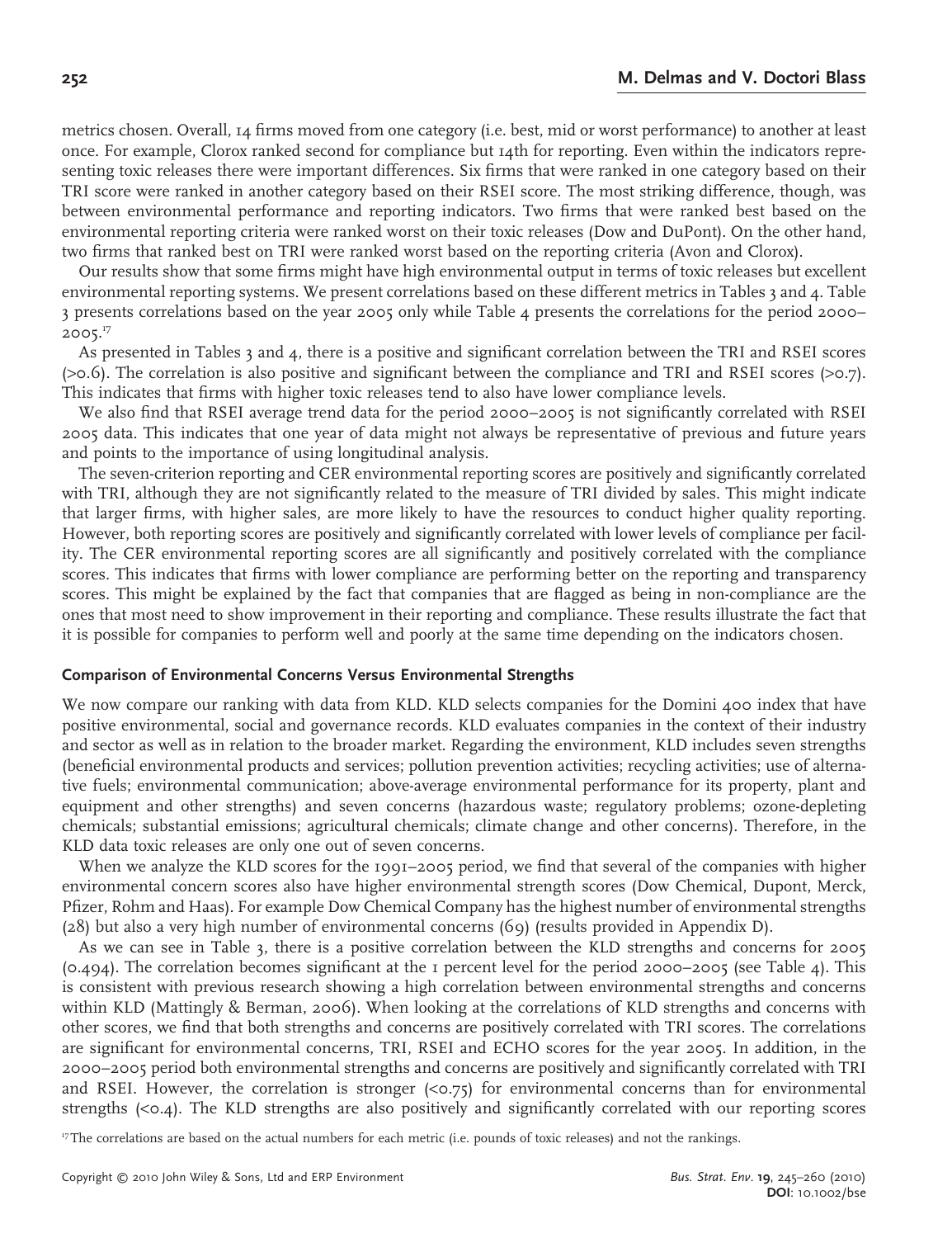|                                                            |                          |                                                |                              |                          |                           | G                      |                 | ∞            | G               | $\overline{0}$         | Ξ              | $\overline{a}$ | $\frac{1}{2}$ | $\overline{4}$ |
|------------------------------------------------------------|--------------------------|------------------------------------------------|------------------------------|--------------------------|---------------------------|------------------------|-----------------|--------------|-----------------|------------------------|----------------|----------------|---------------|----------------|
| 2 TRI total pounds/total sales<br>1 TRI total pounds 2005  | $0.938$ $(**)$           |                                                |                              |                          |                           |                        |                 |              |                 |                        |                |                |               |                |
| 3 TRI total pounds/US sales 2005<br>2005                   | 0.903 (***)              | $0.982$ (**)                                   |                              |                          |                           |                        |                 |              |                 |                        |                |                |               |                |
| 4 RSEI risk score 2005                                     | 0.776(**)                | $0.802$ (**)                                   | $0.749$ <sup>(**</sup> )     |                          |                           |                        |                 |              |                 |                        |                |                |               |                |
| RSEI risk score/total sales 2005                           | $0.657$ <sup>(*)</sup> ) | $0.767^{***}_{***}$<br>0.758(**)<br>0.780(***) | 0.719 (**)                   | $0.952$ (**)             |                           |                        |                 |              |                 |                        |                |                |               |                |
| 6 RSEI risk score/US sales 2005                            | $0.644$ <sup>(*)</sup>   |                                                |                              | D.947(**)                | $0.987$ (**)              |                        |                 |              |                 |                        |                |                |               |                |
| 7 Ave. noncompliance Q/facility<br>2005-2008               | $0.837$ <sup>(**</sup> ) |                                                | $0.727$ (**)<br>$0.692$ (**) | $0.574$ <sup>(*)</sup> ) | 0.481                     | 0.437                  |                 |              |                 |                        |                |                |               |                |
| 8 Ave. formal actions 2003-2008/<br>facility               | $0.763$ <sup>(**</sup> ) | $0.812^{(\frac{4}{3}+\frac{1}{3})}$            | $0.755$ $(**$ )              | $0.810(**)$              | $0.759$ <sup>(***</sup> ) | $0.713^{(**)}$         | $0.771(^{***})$ |              |                 |                        |                |                |               |                |
| 9 Ave. informal actions 2003-<br>2008/facility             | $0.780$ $(**)$           | $0.848(^{**}$                                  | $0.795(^{**}$                | $0.771$ $(**$ )          | $0.725(^{*}x)$            | 0.707(**)              | $0.753$ $(**')$ | $0.792$ (**) |                 |                        |                |                |               |                |
| 10 Reporting score (score based on<br>all 7 criteria) 2007 | $0.624$ <sup>(*)</sup>   | 0.448                                          | 0.381                        | 0.381                    | 0.250                     | 0.239                  | $0.686$ (**)    | 0.443        | 0.327           |                        |                |                |               |                |
| 11 PSI env. reporting score 2006                           | $0.714(**)$              | 64478                                          | 0.423                        | 0.275                    | 0.060                     | 0.044                  | $0.761$ $(*$ *) | 0.499        | 0.480           | $0.601({*})$           |                |                |               |                |
| RSEI trend 2000-2005<br>$\frac{2}{3}$                      | 0.411                    | $0.363$<br>$0.881$ (**)                        | 0.385                        | 0.495                    | 0.433                     |                        | 0.165           | 0.090        | 0.278           | 0.228                  | 0.231          |                |               |                |
| 13 KLD total No concerns 2005                              | $0.961$ (**)             |                                                | $0.831$ (**)                 | 0.799 (**)               | $0.649$ <sup>(*)</sup>    | $0.530$<br>$0.631$ (*) | $0.840(**)$     | $0.802$ (**) | $0.815(^{***})$ | $0.630$ <sup>(*)</sup> | $0.730^{(**})$ | 0.342          |               |                |
| 14 KLD total No strengths 2005                             | 0.478                    | 0.435                                          | 0.471                        | 0.399                    | 0.345                     | 0.345                  | 0.425           | 0.509        | 0.155           | $0.644$ <sup>(*)</sup> | 0.332          | 0.033          | 0.494         |                |
| Table 3. Correlations                                      |                          |                                                |                              |                          |                           |                        |                 |              |                 |                        |                |                |               |                |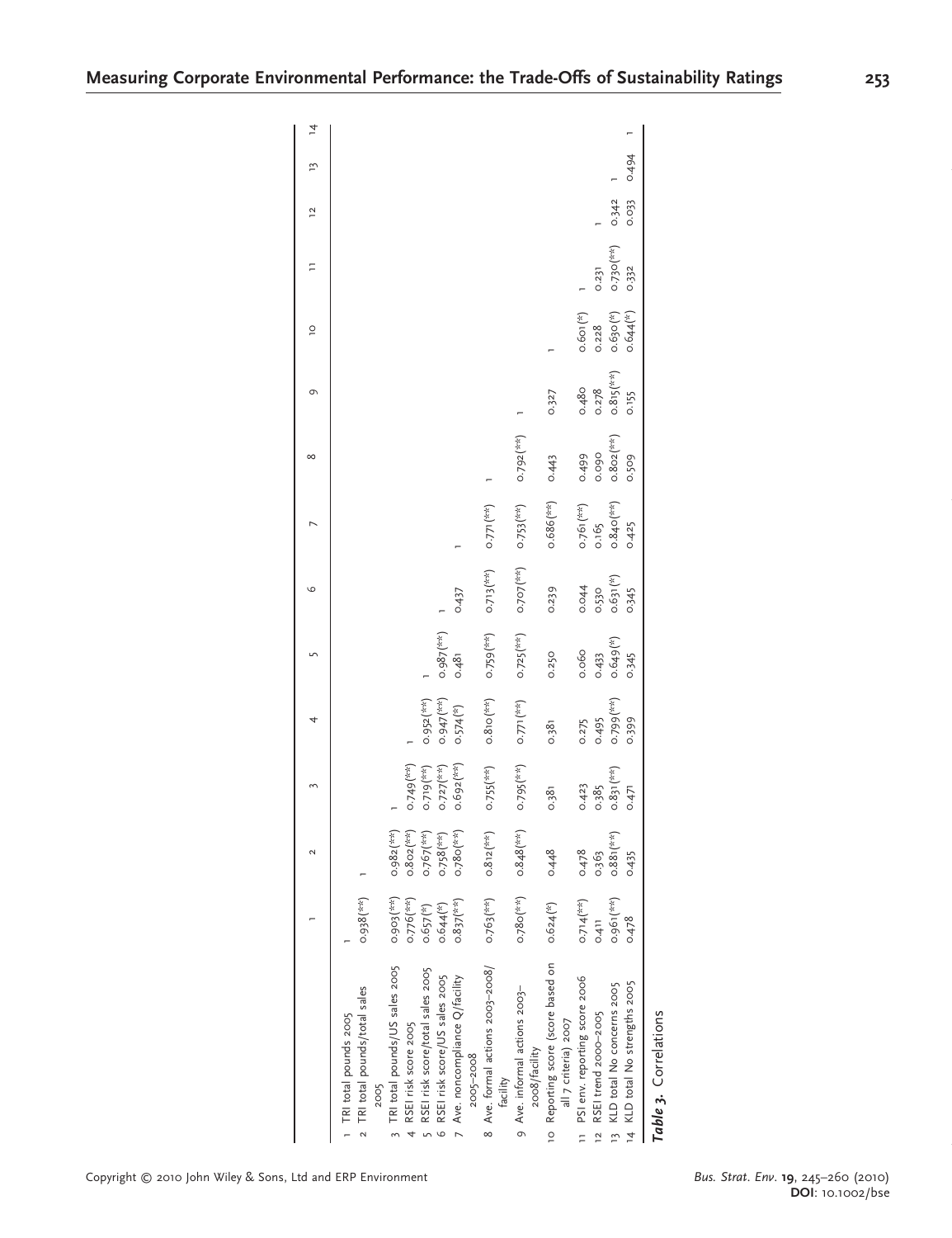|                                                                                                        |                          |                          |                        |                        |           | 6 |
|--------------------------------------------------------------------------------------------------------|--------------------------|--------------------------|------------------------|------------------------|-----------|---|
| 1 TRI_TP TRI total pounds (2000–2005)                                                                  |                          |                          |                        |                        |           |   |
| 2 TRI_Size TRI total pounds/total sales (2000-2005)                                                    | $0.922**$                |                          |                        |                        |           |   |
| 3 RSEI_score RSEI risk score (2000-2005)                                                               | $0.737**$                | $0.728**$                |                        |                        |           |   |
| 4 RSEI_size RSEI risk score/total sales (2000-2005)                                                    | $0.650**$                | $0.734***$               | $0.957**$              |                        |           |   |
| 5 KLD_Concerns total no. of concerns (2000-2005)<br>6 KLD_Strengths total no. of strengths (2000–2005) | $0.869***$<br>$0.381***$ | $0.816***$<br>$0.289***$ | $0.748**$<br>$0.468**$ | $0.683**$<br>$0.401**$ | $0.413**$ |   |

*Table 4.* Correlations

\* Spearman correlations reported. Correlation is significant at the 0.05 level (two tailed). \*\* Correlation is significant at the 0.01 level (two tailed).

 $(0.644)$ . In summary, firms that are better at reporting and have the most advanced environmental management practices are also those with higher levels of toxic releases and lower environmental compliance. Again, this illustrates the trade-offs that investors face when using a limited set of indicators. If they focus exclusively on environmental management practices, they might miss firms' current environmental impact.

We recognize that our analysis is not without limitations. TRI provides facility information only for facilities located in the United States that emit above a specific threshold. It excludes small facilities. The information on toxic releases and compliance is therefore US based, while most of the companies studied operate internationally. The reporting rankings are based on the firms' reports for 2005 and access to their websites in May 2007. This means that we compared data from different years for different indicators.

## **Discussion**

Our findings show that the same firms can perform both well and poorly on indicators used in sustainable ratings. These findings mean that investors face trade-offs when choosing their screening methodology (positive or negative screening), when choosing indicators and when assigning weights to these indicators. Based on this discussion and the findings of our rating case study, we provide below some principles that can help manage some of the trade-offs associated with sustainable rating.

### **Positive or Negative Screening?**

We mentioned that the 'best in class' approach runs the risk of including companies that might be the worst performers on some dimensions. Indeed, focusing only on 'strengths' would mean including companies that may also have high concerns. This is because environmental strengths and environmental concerns are positively correlated. It is therefore imperative to combine both positive and negative indicators. One simple way to conduct the analysis is to follow the method of Kempf and Osthoff (2007), who transformed KLD concerns into strengths by taking the binary complements. This way, concerns and strengths are aggregated and have the same weights. However, the weights to assign to positive and negative indicators need to be aligned with each rater's main objectives regarding their preferences for environmental criteria and how these relate to financial performance. Another approach could be to use the Data Envelopment Analysis methodology, in which multiple indicators on a different scale can all be factored into one efficiency relative score (Kuosmanen and Kortelainen, 2005; Chen and Delmas, 2009; Chen *et al.*, 2009).

### **Assigning Weights to Environmental Performance Indicators**

When using a multi-criterion methodology, the weight assignments should be clear. Although we did not illustrate this with our data, it is worth noting that the weight of an indicator in a rating scheme is the result of the combination of both the weighting attributed to the indicator and of the scale that is used to measure the indicator. It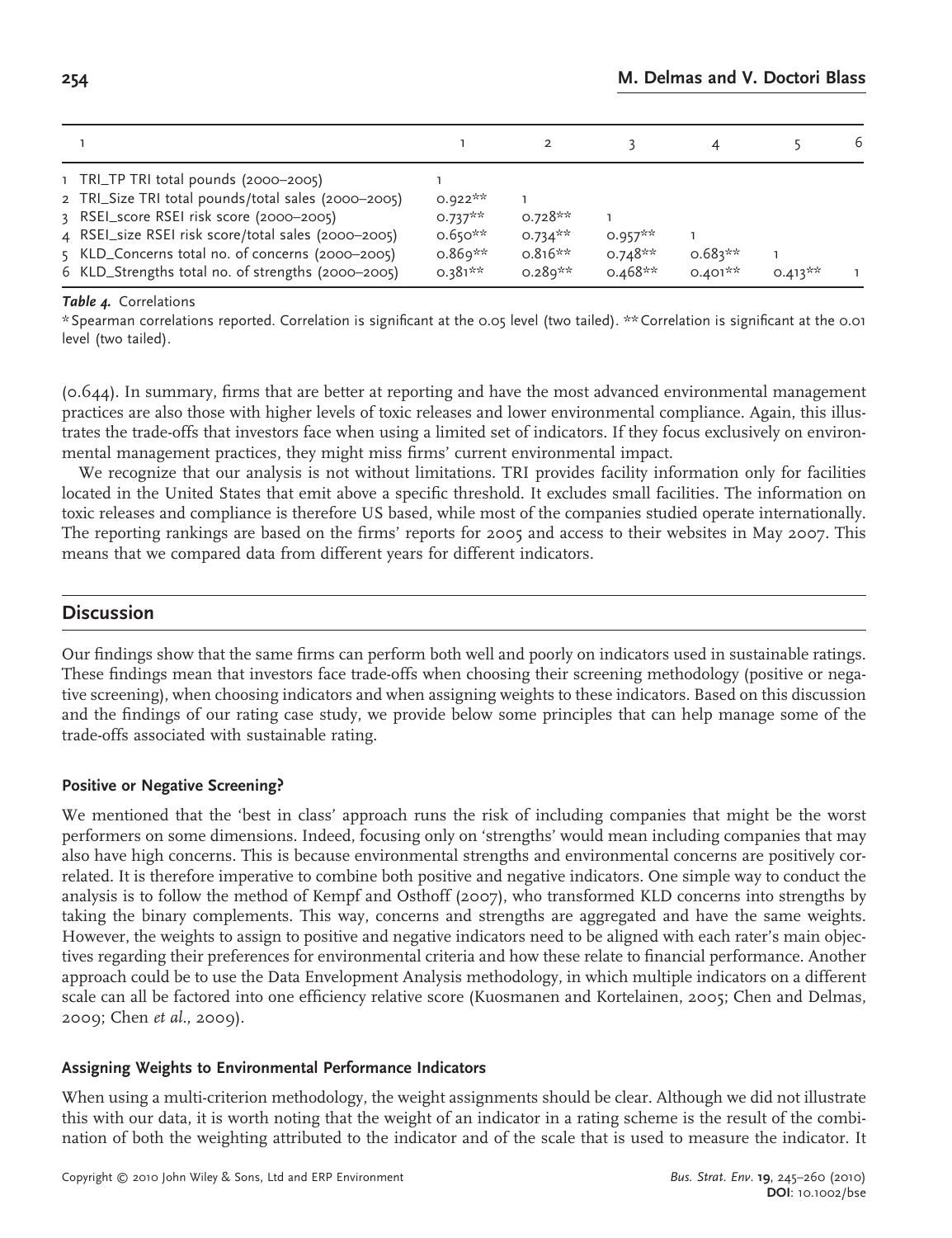is therefore important that the scales measuring the indicators be similar. In addition, it is possible that not all the rating schemes use simple linear scoring. That is to say, criteria might not all be totally independent from each other. Because of this, raters should be clear on the criteria and the weighting schemes, as well as the scales used.

The reasoning for using specific indicators and for assigning higher weights to specific indicators must be based on explicit priorities whenever possible.<sup>18</sup> For example, grassroots organizations can argue that the actual impact of the companies on the local environment is more important than the reporting of their impact, and therefore assign higher weight to RSEI and ECHO indicators than to reporting indicators. Because the weight assignment is somewhat subjective, it should be carefully explained. One possible way to provide a better scientific basis for assigning weights is to survey stakeholders' preferences for specific environmental impacts. For example, contingent valuation surveys could be used to assess these preferences.

Other methodologies that have been used for life cycle assessment could also be useful (Powel *et al*., 1997). For example, emissions can be weighted based on legal limits and aggregated within each environmental medium (air, water, soil). Valuation can also be based on ecological scarcities. In that case the valuation is based on emission flows and resources relative to the ability of the environment to assimilate the flows or the extent of resources available.

### **Choosing Indicators Wisely**

Because quantitative data on corporate environmental performance is seldom publicly available, the risk is to choose variables based on their availability. If investors rely only on one set of data (environmental reporting or toxic releases, for example), they might get an inaccurate picture of the performance of corporations. This is because, as we illustrated, strengths on some criteria might be correlated with weaknesses on others. This demonstrates the need for multi-criterion indicators and sometimes for detailed data that is not always publicly available. The three categories of indicators that we described (environmental impact, regulatory compliance, and management systems and reporting) should be included, as they represent different facets of firm compliance. One example of management practice indicators can be found in the work of Delmas and Toffel (2008a, 2008b). The indicators used by Delmas and Toffel include, for instance, the extent of in-firm training related to corporate environmental performance, and the use of environmental performance in employee job-performance reviews.

#### **Choosing the Appropriate Comparison Group**

When comparing companies, the sample group should be carefully considered. It is important to make sure that the companies are comparable and that there is data available for all of them. Since companies vary in the nature of their operations, comparing companies from different industries might not be appropriate. In our case study we included companies from the chemical industry (SIC Code 28). However, the companies included came from different sub-sectors of the chemical industry. For example, Colgate-Palmolive is from the soap, cleaner and toilet goods sector (SIC 284), while Dow Chemical Company is from the plastics, materials, synthetic resins and synthetic rubber sector (SIC 282). In our sample, the average TRI releases in pounds per unit of sale is 1.8 lb/\$ for SIC 284 against 12.25 lb/\$ for SIC 282 (see Appendix A). Differences in the amount of toxic chemicals produced might be a function of differences in production processes. If investors seek to keep the less polluting companies within a broad range of sectors, screening out the biggest polluters might be equivalent to screening out some entire sectors.

### **Favoring a Longitudinal Approach**

If the ranking aims at forecasting long-term performance, it should combine indicators that are based on multiyear data. Improvement in environmental performance is a long process. It might take a few years before changes can be implemented. Looking at trends provides insights into companies' commitment to improvement of their environmental performance. RSEI data is a perfect example of multi-year data that is publicly available and appropriate for use when evaluating companies. As we showed, looking at static data for a specific year for all companies is also valuable; however, it is problematic in the case where a firm had a one-time incident that year or when data

<sup>18</sup> Note that not assigning weights is equivalent to assigning equal weights to the various metrics used.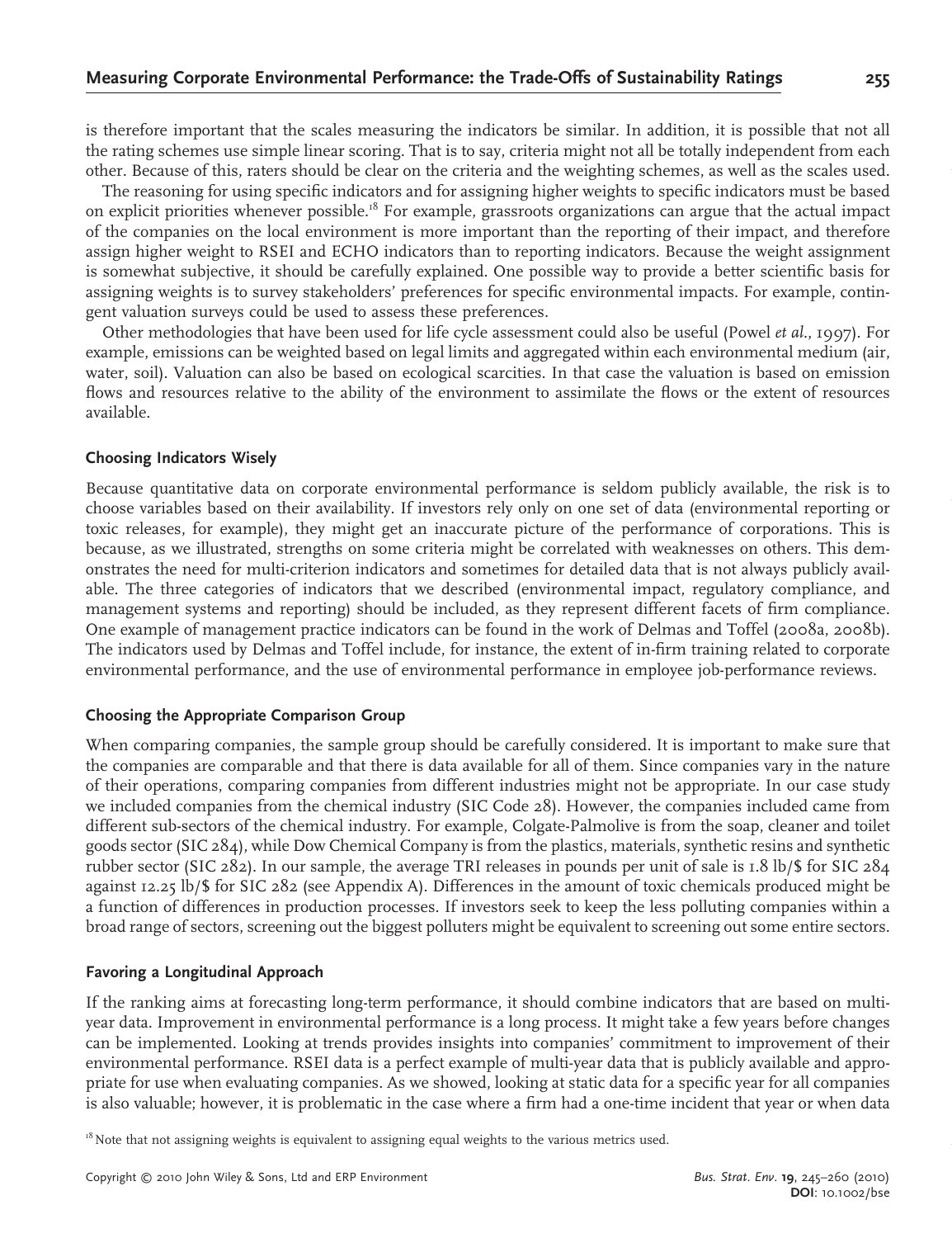is not available for the same year for all companies. Our analysis showed no significant correlation between a trend variable representing 5 years of data for RSEI and the data for the year 2005. A combination of indicators that are based on both single- and multi-year data is more comprehensive and robust.

In conclusion, if rating reduces information asymmetry between what corporations know about environmental performance and what investors want to know, we need to better understand what goes into the rating. Transparency about screening methodologies will facilitate methodological improvements. By comparing and evaluating transparent sustainability ratings, stakeholders can help improve the quality of these ratings. We propose the following recommendations to increase the credibility of sustainability ratings.

- Be clear about the goal of the evaluation.
- Be transparent on the criteria used.
- Use both negative and positive screening.
- Use a methodology that reflects both real environmental impact and management practices.
- Be specific on the comparison group.
- Favor a longitudinal approach.

## **Conclusion**

In this paper, we ranked 15 companies using three sets of indicators; the results demonstrate the challenges associated with screening companies based on their environmental performance.

The main findings of our analysis of the environmental performance of 15 chemical companies is that firms with lower environmental performance and compliance tend to provide better quality of environmental reporting and to adopt more pollution prevention activities. Ratings that favor companies with better environmental management practices might therefore also reward companies with current lower environmental and compliance performance. The results of the ranking based on three main categories of indicators (impact, compliance and management) clearly demonstrate the drawbacks of using only one type of indicator either because of data availability or because of investors' preferences. The same is true when using only positive or negative indicators.

Because there are many choices that need to be made when choosing a metric, and because these choices have a significant impact on the final rating, we pointed out the importance of being transparent about these choices. Sustainability rating methodologies are still in their early phases of development and are often contentious. Because there are so many ways to evaluate firms' environmental performance and because of the current lack of standards in this area, there is the risk that investors might lose confidence in the approach. Transparency will increase the credibility of sustainability ratings and will also facilitate the standardization and potential diffusion of these ratings. Although we focused on corporate environmental performance, similar issues would be raised for the measurement of social performance.

However, there are limits to how transparent rating organizations can be. Because there is still very limited publicly available information on corporate environmental performance, rating organizations invest in costly research about environmental management practices and performance. They must keep this information proprietary in order to sell it to investors. Furthermore, each of these rating organizations develops proprietary rating methodology, which is the basis of their competitive advantage in the rating market. Transparency about their methodology would mean that they could be easily imitated by their competitors and that they could lose their competitive edge. Further research could investigate how sustainability rating standards could be established to harmonize the different existing systems, while maintaining the incentives for sustainability rating companies to invest in research.

Transparency is key and well established within the financial reporting scheme. Lowenstein (1996) argues that the openness about the way firms operate in the United States makes the American industry more efficient and competitive. If this is correct for environmental performance as well, then once reporting and measuring environmental performance become more common some standardization and 'rules' for transparency will be needed. However, this will only be feasible if information about corporate environmental performance becomes publicly available, as is financial information.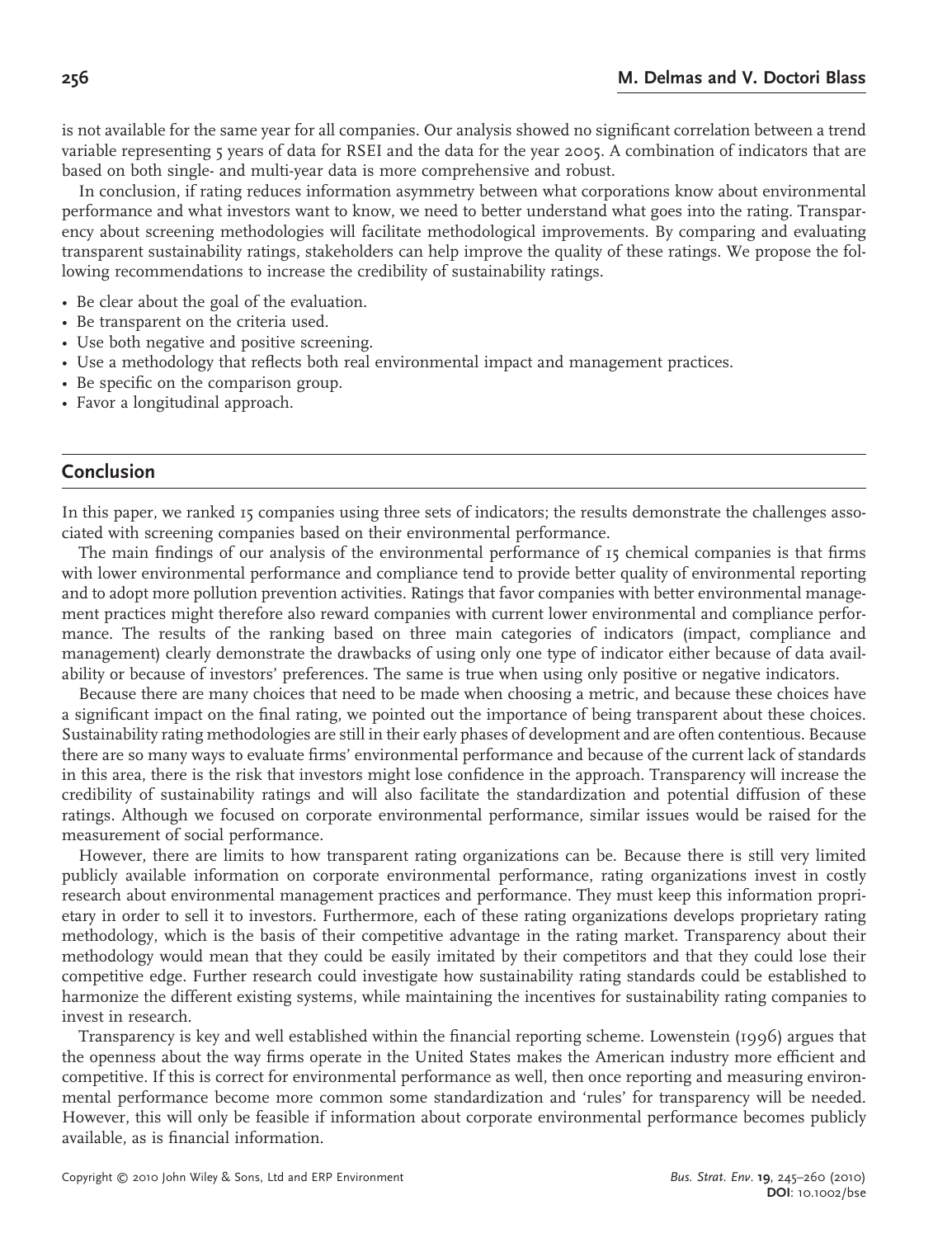#### **References**

- Belkaoui A, Karpik PG. 1989. Determinants of the corporate decision to disclose social information. *Accounting, Auditing, and Accountability Journal* **2**(1): 36–51.
- Brammer S, Pavelin S. 2006. Voluntary environmental disclosures by large UK companies. *Journal of Business Finance and Accounting* **33**(7/8): 1168–1188. DOI: 10.1111/j.1468-5957.2006.00598.x
- Chatterji AK, Levine DI. 2008. *Imitate or Differentiate? Evaluating the Validity of Corporate Social Responsibility Ratings*, Center for Responsible Business, University of California Berkeley, Working Paper Series, Paper 37. http://repositories.cdlib.org/crb/wps/37 [17 September 2008].
- Chatterji AK, Levine DI, Toffel MW. 2009. How well do social ratings actually measure corporate social responsibility? *Journal of Economics and Management Strategy* **18**(1): 125–169.
- Chen C-M, Delmas M. 2009. Measuring Corporate Social Responsibility: an Efficiency Perspective, working paper. UCLA Institute of the Environment: Los Angeles, CA.
- Chen C-M, Delmas MA, Montes-Sancho M. 2009. *Eco- Vs. Productive Efficiency: a New Approach to Effective and Comparative Performance Analysis*, working paper. UCLA Institute of the Environment: Los Angeles, CA.
- Christmann P. 2000. Effects of 'best practices' of environmental management on cost advantage: the role of complementary assets. *Academy of Management Journal* **43**(4): 663–680.
- Delmas M, Montiel I. 2008. The diffusion of voluntary international management standards: Responsible Care, ISO 9000 and ISO 14001 in the chemical industry. *Policy Studies Journal* **36**(1): 65–93.
- Delmas MA, Toffel MW. 2008a. Organizational responses to environmental demands: opening the black box. *Strategic Management Journal* **29**(10): 1027–1055.
- Delmas M, Toffel M. 2008b. *Survey Questionnaire on Environmental Management Practices: Summary of Results by Industry and Practices*. University of California: Santa Barbara, CA.
- Dowell G, Hart S, Yeung, B. 2000. Do corporate global environmental standards create or destroy market value? *Management Science* **46**(8): 1059–1074.
- Gerde VW, Logsdon JM. 2001. Measuring environmental performance: use of the Toxics Release Inventory (TRI) and other US environmental databases. *Business Strategy and the Environment* **10**(5): 269–285.
- Griffin J, Mahon J, 1997. The corporate social performance and corporate financial performance debate: twenty-five years of incomparable research. *Business and Society* **36**(1): 5–31.
- Hoffman AJ. 1999. Institutional evolution and change: environmentalism and the US chemical industry. *Academy of Management Journal* **42**(4): 351–371.
- Ilinitch AY, Soderstrom NS, Thomas TE. 1998. Measuring corporate environmental performance. *Journal of Accounting and Public Policy* **17**: 383–408.
- Kempf A, Osthoff P. 2007. The effect of socially responsible investing on portfolio performance. *European Financial Management* **13**(5): 908–922.
- King A, Lenox M. 2001. Lean and green? An empirical examination of the relationship between lean production and environmental performance. *Production and Operations Management* **10**(3): 244–257.
- King A, Lennox M, Terlaak A. 2005. The strategic use of decentralized institutions: Exploring certification with the ISO 14001 management standard. *Academy of Management Journal* **48**: 1091–1106.
- Klassen R, McLaughlin C. 1996. The impact of environmental management on firm performance. *Management Science* 42: 1199–1214.

Konar S, Cohen RA. 2001. Does the market value environmental performance? *Review of Economics and Statistics* **83**(2): 281–289.

- Kuosmanen T, Kortelainen M. 2005. Measuring eco-efficiency of production with data envelopment analysis. *Journal of Industrial Ecology* 9(4): 59–72.
- Levine DI, Chatterji AK. 2006. Breaking down the wall of codes: evaluating non-financial performance measurement. California Management *Review* **48**(2): 29–51.
- Lober D. 1996. Evaluating the environmental performance of corporations. *The Journal of Managerial Issues* **8**(2): 184–205.
- Lowenstein L. 1996. Financial transparency and corporate governance: you manage what you measure. *Columbia Law Review* **96**(5): 1335–1362. Margolis JD, Walsh JP. 2003. Misery loves companies: rethinking social initiatives by business. *Administrative Science Quarterly* **48**(2):
- 268.
- Mattingly JE, Berman SL. 2006. Measurement of corporate social action, discovering taxonomy in KLD ratings data. *Business and Society* **45**(1):  $20 - 46$ .
- Orlitzky M, Schmidt FL, Rynes SL. 2003. Corporate social and financial performance: a meta-analysis. *Organization Studies* 24(3): 403-441.
- O'Rourke A. 2003. The message and methods of ethical investment. *Journal Of Cleaner Production* **11**(6): 683–693.
- Porter ME, Van der Linde C. 1995. Toward a new conception of the environment–competitiveness relationship. *The Journal of Economic Perspectives* **9**(4): 97–118.
- Powel JC, Pearce DW, Craighill AL. 1997. Approaches to valuation in LCA impact assessment. *The International Journal of Life Cycle Assessment* **2**(1): 11–15.
- Reinhardt F. 1999. Market failure and the environmental policies of firms. *Journal of Industrial Ecology*  $\mathbf{3}(1)$ : 9–21.
- Renneboog L, Ter Horst J, Zhang C. 2008. Socially responsible investments: institutional aspects, performance, and investor behavior. *Journal of Banking and Finance* **32**: 1723–1742.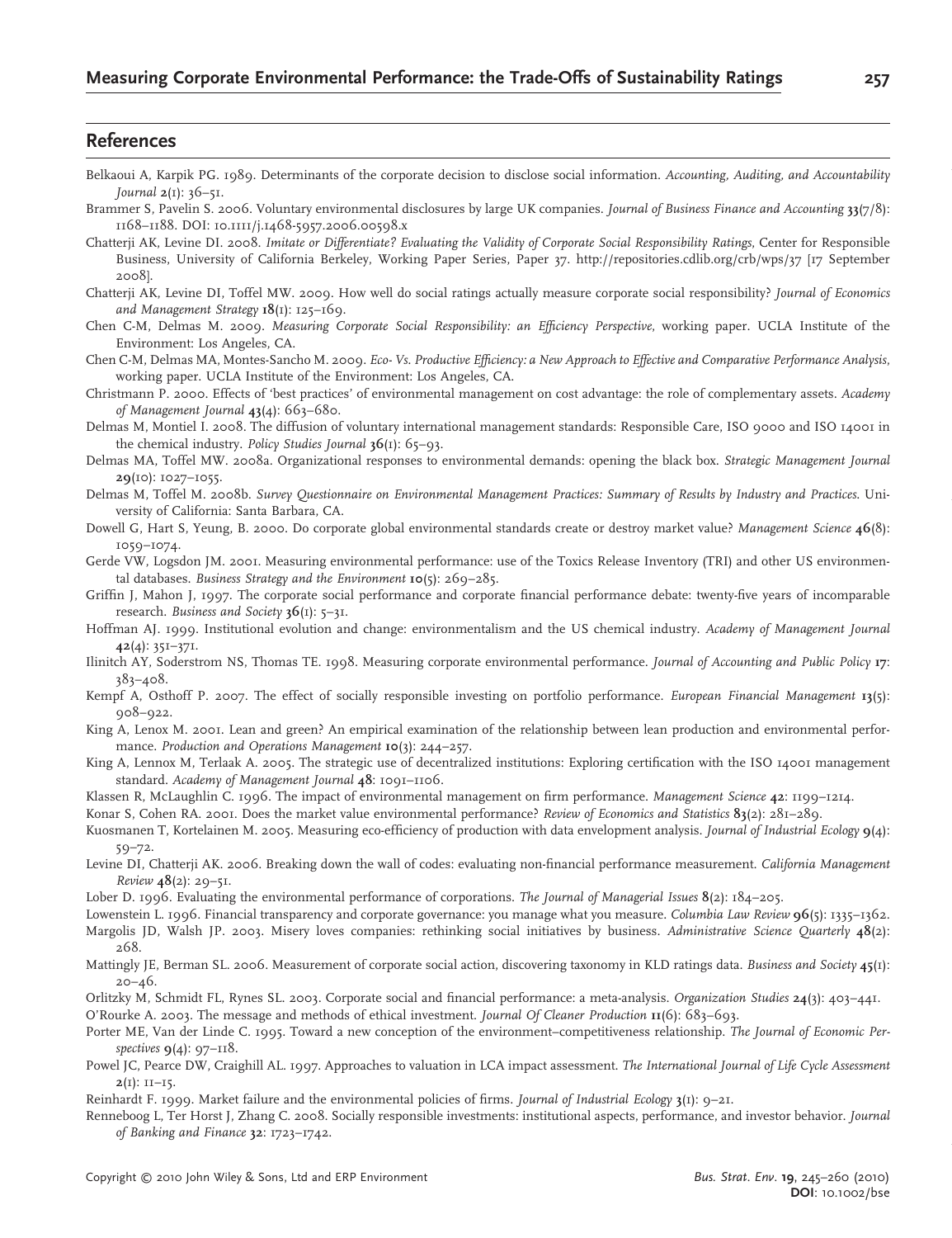Russo MV, Fouts PA. 1997. A resource-based perspective on corporate environmental performance and profitability. *Academy of Management Journal* **40**(3): 534–559.

Social Investment Forum. 2007. *Report on Socially Responsible Investing Trends in the United States*. Washington, DC. http://www.socialinvest. org/resources/pubs/documents/FINALExecSummary\_2007\_SIF\_Trends\_wlinks.pdf

Terlaak A, King A. 2006. The effect of certification with the ISO 9000 quality management standard: a signaling approach. *Journal of Economic Behavior and Organization* **60**(4): 579–602.

Toffel MW, Marshall JD. 2004. Improving environmental performance assessment: comparative analysis of weighting methods used to evaluate chemical release inventories. *Journal of Industrial Ecology* **8**(1/2): 143–172.

US EPA, Office of Pollution Prevention and Toxics. Toxic Release Inventory website. http://www.epa.gov/tri/ [1 May 2007].

US EPA. 2004. *User's Manual for RSEI Version 2.1.2*. http://www.epa.gov/opptintr/rsei/pubs/users\_manual\_aug2004.pdf [21 July 2007].

US EPA. Enforcement and Compliance History Online website. http://www.epa.gov/echo/ [1 May 2007].

Waddock SA, Graves SB. 1997. The corporate social performance–financial performance link. *Strategic Management Journal* 18(4): 303–319. Wood D. 1991. Corporate social performance revisited. *Academy of Management Review* **16**(4): 691–718.

## **Appendix A. Ranking-Based Toxic Releases, Risk Screening Environmental Indicators and ECHO (US EPA)<sup>a</sup>**

| Firm                                    | Rank based on<br>TRI total<br>release 2005/<br>sales (lb/\$) | TRI total<br>release<br>2005/sales<br>$(lb/\$)$ | Rank based<br>on RSEI risk<br>score $2005/$<br>sales | RSEI risk<br>score 2005/<br>sales | ECHO (average<br>non-compliance<br>quarters/facility)<br>2005-2008 |
|-----------------------------------------|--------------------------------------------------------------|-------------------------------------------------|------------------------------------------------------|-----------------------------------|--------------------------------------------------------------------|
| Avon Products, Inc.                     |                                                              | 0.00                                            |                                                      | 0.00                              | 6                                                                  |
| Clorox Company                          |                                                              | 5.36                                            |                                                      | O.21                              | $\overline{2}$                                                     |
| Colgate-Palmolive Company               |                                                              | 1.90                                            | 6                                                    | 0.10                              |                                                                    |
| Dial Corporation                        | N/A                                                          | N/A                                             | N/A                                                  | N/A                               |                                                                    |
| Dow Chemical Company                    | 13                                                           | 4 250.86                                        | 12                                                   | 9.54                              | 15                                                                 |
| DuPont Company                          | 14                                                           | 11 018.96                                       | 14                                                   | 27.52                             | 14                                                                 |
| Eastman Chemical Company                | 11                                                           | 2 372.34                                        | 13                                                   | 25.65                             | 12                                                                 |
| Ecolab Inc.                             | 4                                                            | 55.98                                           |                                                      | 0.081                             |                                                                    |
| International Flavors & Fragrances Inc. | 9                                                            | 1 433.93                                        | 4                                                    | 0.033                             | 3                                                                  |
| Johnson & Johnson                       |                                                              | 96.95                                           | 2                                                    | 0.003                             | 9                                                                  |
| Lilly (Eli) and Company                 |                                                              | 1 366.01                                        | 8                                                    | 0.508                             | 11                                                                 |
| Merck & Co., Inc.                       | 8                                                            | 1 430.23                                        |                                                      | 0.029                             | 13                                                                 |
| Pfizer, Inc.                            | 12                                                           | 2 515.47                                        | 9                                                    | 0.957                             | 10                                                                 |
| Procter & Gamble Company                | 6                                                            | 2 188.86                                        | 10                                                   | 1.500                             | 4                                                                  |
| Rohm and Haas Company                   | 10                                                           | 3 255.24                                        | 11                                                   | 5.403                             | 8                                                                  |

 $^{\circ}$ Rank = 1 represents the best performer; rank = 14 represents the worst performer.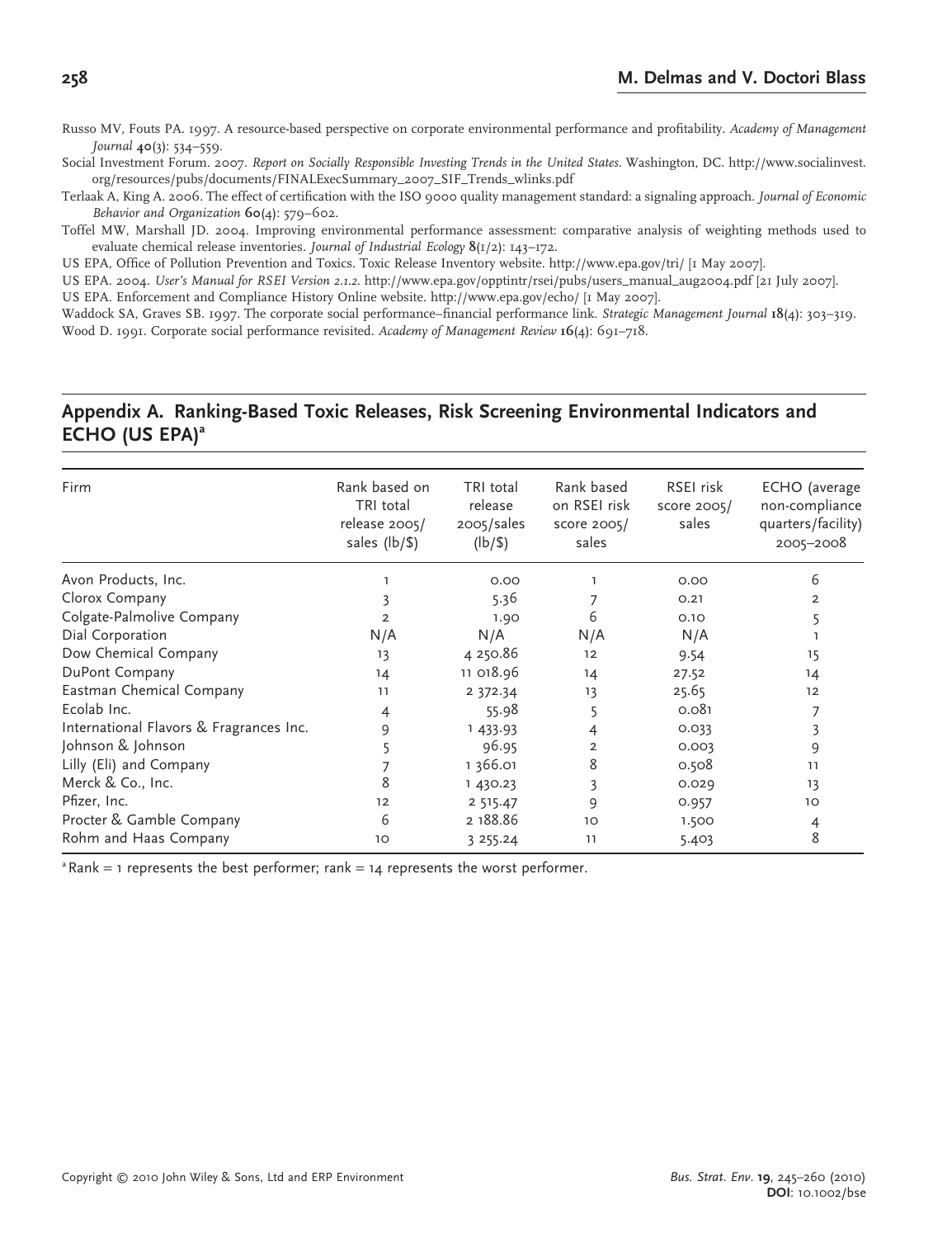| Appendix B. Environmental Reporting Indicators <sup>a b</sup>                                                                                                                                                                                                                                                                                                                                                                                                                                                                                                                                                                                                                                                                                                                                                                                                       |                                                 |                                                  |                                                                                                                     |                                        |                                                |                                |                                          |                                 |
|---------------------------------------------------------------------------------------------------------------------------------------------------------------------------------------------------------------------------------------------------------------------------------------------------------------------------------------------------------------------------------------------------------------------------------------------------------------------------------------------------------------------------------------------------------------------------------------------------------------------------------------------------------------------------------------------------------------------------------------------------------------------------------------------------------------------------------------------------------------------|-------------------------------------------------|--------------------------------------------------|---------------------------------------------------------------------------------------------------------------------|----------------------------------------|------------------------------------------------|--------------------------------|------------------------------------------|---------------------------------|
|                                                                                                                                                                                                                                                                                                                                                                                                                                                                                                                                                                                                                                                                                                                                                                                                                                                                     | Environmental<br>report?<br>$(Y \text{ or } N)$ | Report to GRI<br>standards*?<br>$(Y \n or \n N)$ | Number of clicks<br>to environmental<br>info. (2 or less)                                                           | performance<br>Existence of<br>targets | commitment<br>ugis oym)<br>Level of<br>policy) | Reporting<br>numbers<br>'hard' | Third party<br>verification,<br>auditing | 7-criterion<br>summary<br>score |
| Avon Products, Inc.                                                                                                                                                                                                                                                                                                                                                                                                                                                                                                                                                                                                                                                                                                                                                                                                                                                 |                                                 |                                                  |                                                                                                                     |                                        |                                                | 0                              |                                          | ە<br>+                          |
| Clorox Company                                                                                                                                                                                                                                                                                                                                                                                                                                                                                                                                                                                                                                                                                                                                                                                                                                                      |                                                 | O                                                |                                                                                                                     | С                                      |                                                | O                              | O                                        | $\ddot{0}$                      |
| Colgate-Palmolive Company                                                                                                                                                                                                                                                                                                                                                                                                                                                                                                                                                                                                                                                                                                                                                                                                                                           |                                                 | O                                                |                                                                                                                     | O                                      |                                                |                                |                                          | 5.0                             |
| Dial Corporation                                                                                                                                                                                                                                                                                                                                                                                                                                                                                                                                                                                                                                                                                                                                                                                                                                                    |                                                 |                                                  |                                                                                                                     | O                                      |                                                |                                | O                                        | 5.0                             |
| Dow Chemical Company                                                                                                                                                                                                                                                                                                                                                                                                                                                                                                                                                                                                                                                                                                                                                                                                                                                |                                                 |                                                  |                                                                                                                     |                                        |                                                |                                | $\overline{6}$                           | 6.5                             |
| DuPont Company                                                                                                                                                                                                                                                                                                                                                                                                                                                                                                                                                                                                                                                                                                                                                                                                                                                      |                                                 |                                                  |                                                                                                                     |                                        |                                                |                                |                                          | 7.0                             |
| Eastman Chemical Company                                                                                                                                                                                                                                                                                                                                                                                                                                                                                                                                                                                                                                                                                                                                                                                                                                            |                                                 | O                                                |                                                                                                                     |                                        |                                                |                                |                                          |                                 |
| Ecolab Inc.                                                                                                                                                                                                                                                                                                                                                                                                                                                                                                                                                                                                                                                                                                                                                                                                                                                         |                                                 |                                                  |                                                                                                                     | O                                      |                                                |                                |                                          | $rac{6}{4}$                     |
| International Flavors &                                                                                                                                                                                                                                                                                                                                                                                                                                                                                                                                                                                                                                                                                                                                                                                                                                             |                                                 | с                                                | с                                                                                                                   | O                                      |                                                |                                | $\circ$                                  | $\overline{C}$                  |
| Fragrances Inc.                                                                                                                                                                                                                                                                                                                                                                                                                                                                                                                                                                                                                                                                                                                                                                                                                                                     |                                                 |                                                  |                                                                                                                     |                                        |                                                |                                |                                          |                                 |
| Johnson & Johnson                                                                                                                                                                                                                                                                                                                                                                                                                                                                                                                                                                                                                                                                                                                                                                                                                                                   |                                                 |                                                  |                                                                                                                     |                                        |                                                |                                | O                                        | 6.0                             |
|                                                                                                                                                                                                                                                                                                                                                                                                                                                                                                                                                                                                                                                                                                                                                                                                                                                                     |                                                 |                                                  |                                                                                                                     |                                        |                                                |                                | $\circ$                                  | $\ddot{\circ}$                  |
| Lilly (Eli) and Company<br>Merck & Co., Inc.                                                                                                                                                                                                                                                                                                                                                                                                                                                                                                                                                                                                                                                                                                                                                                                                                        |                                                 |                                                  |                                                                                                                     |                                        |                                                |                                | $\circ$                                  | 6.0                             |
| Pfizer, Inc.                                                                                                                                                                                                                                                                                                                                                                                                                                                                                                                                                                                                                                                                                                                                                                                                                                                        |                                                 | $\circ$                                          |                                                                                                                     |                                        |                                                |                                | O                                        | 5.0                             |
| Procter & Gamble Company                                                                                                                                                                                                                                                                                                                                                                                                                                                                                                                                                                                                                                                                                                                                                                                                                                            |                                                 |                                                  | O                                                                                                                   |                                        |                                                |                                | $\circ$                                  | 5.0                             |
| Rohm and Haas Company                                                                                                                                                                                                                                                                                                                                                                                                                                                                                                                                                                                                                                                                                                                                                                                                                                               |                                                 | O                                                |                                                                                                                     | $\circ$                                |                                                |                                |                                          | 5.0                             |
| http://www.pfizer.com [2 May 2007]; Procter & Gamble website, http://www.pg.com [2 May 2007]; Rohm & Haas website, http://www.rohmhaas.com [2 May<br>www.iff.com [2 May 2007]; Johnson & Johnson website, http://www.jnj.com [2 May 2007]; Merck website, http://www.merck.com [2 May 2007]; Pfizer website,<br>DuPont website, http://www.dupont.com [1 May 2007]; Eastman Chemical website, http://www.eastman.com [1 May 2007]; Ecolab Inc. website, http://www.ecolab<br>com [2 May 2007]; Eli Lilly website, http://www.lilly.com [2 May 2007]; Henkel website, http://www.henkel.com; International Flavors & Fragrances website, http:/<br>$a_1 = yes$ , $o = no$ ; data was collected for the year of 2005, but in a few cases we used data for 2003, 2004 or 2006.<br>Avon website, http://www.avon.com [1 May<br>*Based on GRI Registry database.<br>2007 |                                                 |                                                  | 2007]; Clorox website, http://www.clorox.com/ [27 April 2007]; Colgate website, http://www.colgate.com [3 May 2007] |                                        |                                                |                                |                                          |                                 |